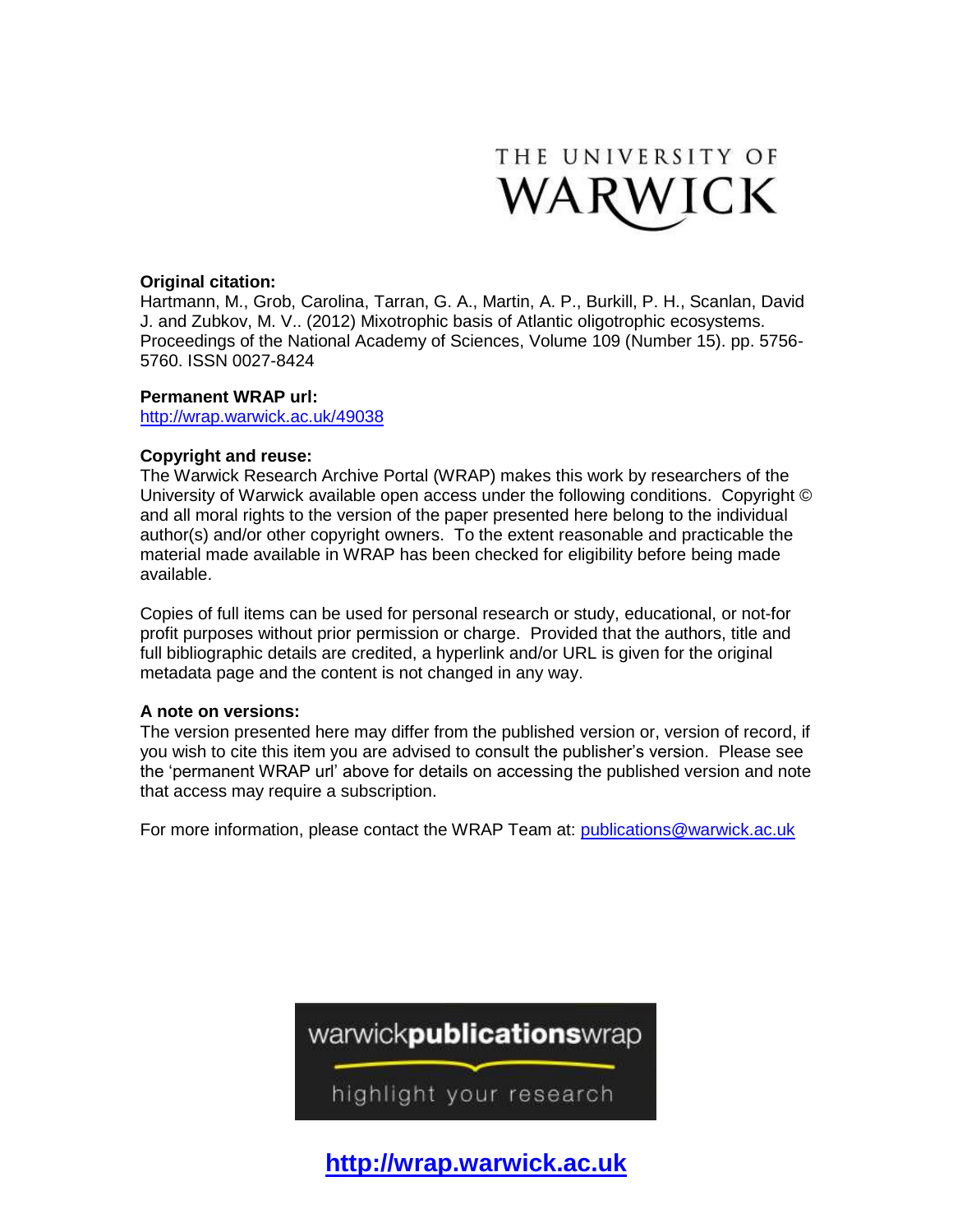| 1<br>$\overline{2}$     | <b>Classification: Biological sciences, Ecology</b>                                                                           |
|-------------------------|-------------------------------------------------------------------------------------------------------------------------------|
| 3                       | Mixotrophic basis of Atlantic oligotrophic ecosystems                                                                         |
| $\overline{\mathbf{4}}$ |                                                                                                                               |
| 5                       | Manuela Hartmann <sup>a</sup> , Carolina Grob <sup>b</sup> , Glen Tarran <sup>c</sup> , Adrian P. Martin <sup>a</sup> , Peter |
| $6\phantom{1}$          | H. Burkill <sup>d</sup> , David J. Scanlan <sup>b</sup> , Mikhail V. Zubkov <sup>a,1</sup>                                    |
| $\overline{7}$          |                                                                                                                               |
| 8                       | <b>Present addresses:</b>                                                                                                     |
| $9\,$                   | <sup>a</sup> National Oceanography Centre, Ocean Biogeochemistry & Ecosystems                                                 |
| 10                      | Research Group, European Way, Southampton, SO14 3ZH, United Kingdom                                                           |
| 11                      | <sup>b</sup> School of Life Sciences, University of Warwick, Gibbet Hill Road, Coventry, CV4                                  |
| 12                      | 7AL, United Kingdom                                                                                                           |
| 13                      | <sup>c</sup> Plymouth Marine Laboratory, Prospect Place, The Hoe, Plymouth, PL1 3DH                                           |
| 14                      | <b>United Kingdom</b>                                                                                                         |
| 15                      | <sup>d</sup> Sir Alister Hardy Foundation for Ocean Science, The Laboratory, Citadel Hill,                                    |
| 16                      | Plymouth PL1 2PB, United Kingdom & Marine Institute, University of Plymouth,                                                  |
| 17                      | Plymouth PL4 8AA, United Kingdom                                                                                              |
| 18                      |                                                                                                                               |
| 19                      | <sup>1</sup> Corresponding author: Mikhail V. Zubkov, Ocean Biogeochemistry &                                                 |
| 20                      | Ecosystems Research Group, National Oceanography Centre, European Way,                                                        |
| 21                      | Southampton, SO14 3ZH, United Kingdom, Tel: +44 (0)23 8059 6380 Fax: +44                                                      |
| 22                      | (0)23 8059 6247, mvz@noc.ac.uk                                                                                                |
| 23                      | Author contributions: M.V.Z, A.P.M., D.J.S. and P.H.B. designed research;                                                     |
| 24                      | M.H. and M.V.Z. planned and carried out experiments; C.G. and M.V.Z. flow                                                     |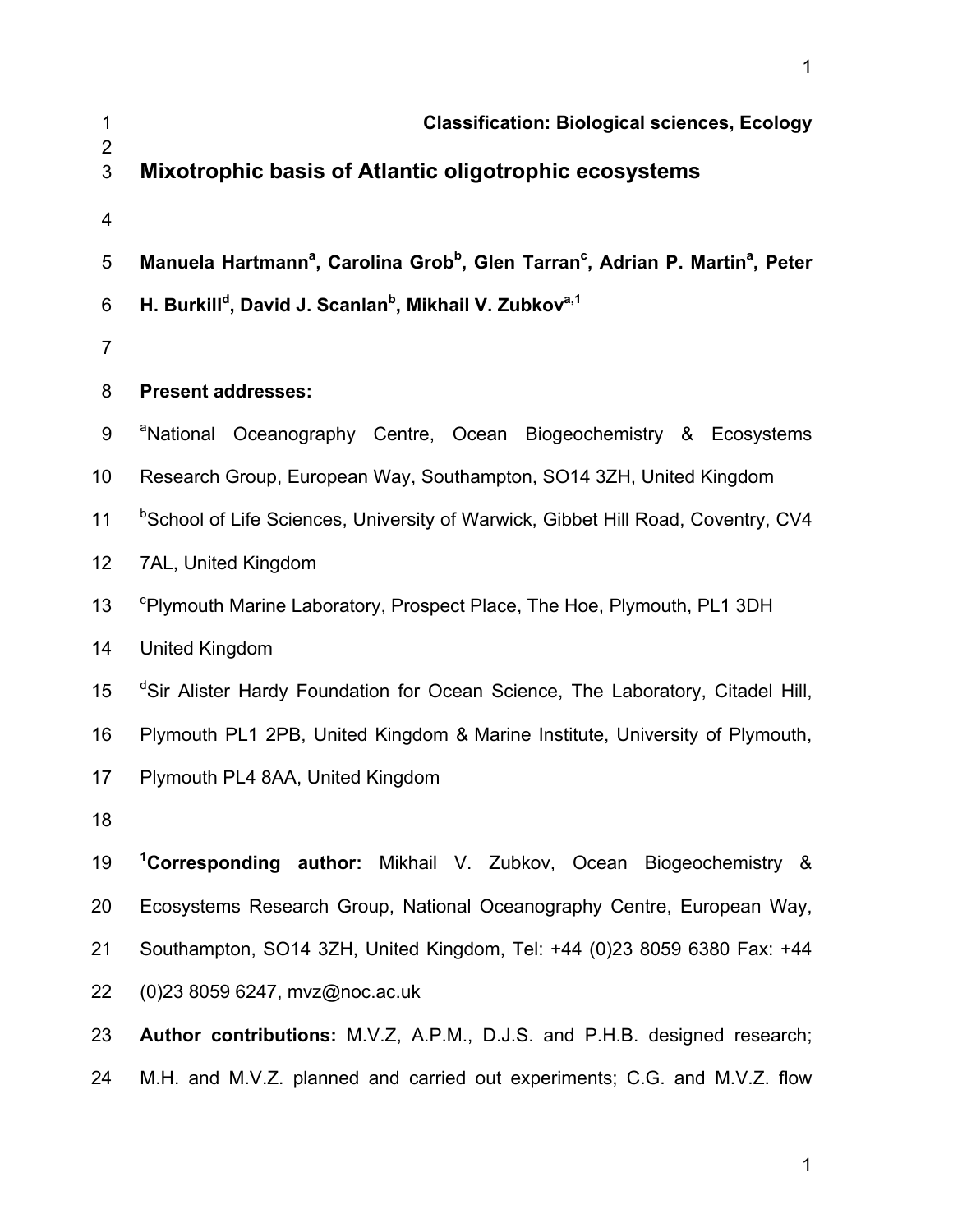2

25 sorted microbial cells; G.A.T. did flow cytometric analyses of microbial samples; 26 M.H., A.P.M., D.J.S., P.H.B. and M.V.Z. wrote the manuscript.

## 27 **Abstract**

28 Oligotrophic subtropical gyres are the largest oceanic ecosystems covering 29 >40% of the Earth's surface. Unicellular cyanobacteria and the smallest algae 30 (plastidic protists) dominate  $CO<sub>2</sub>$  fixation in these ecosystems competing for 31 dissolved inorganic nutrients. Here we present direct evidence from the surface 32 mixed layer of the subtropical gyres and adjacent equatorial and temperate 33 regions of the Atlantic Ocean, collected on three Atlantic Meridional Transect 34 cruises on consecutive years, that bacterioplankton are fed on by plastidic and 35 aplastidic protists at comparable rates. Rates of bacterivory were similar in the 36 light and dark. Furthermore, because of their higher abundance, it is the plastidic 37 protists, rather than the aplastidic forms, that control bacterivory in these waters. 38 These findings change our basic understanding of food web function in the open 39 ocean, since plastidic protists should now be considered as the main 40 bacterivores as well as the main  $CO<sub>2</sub>$  fixers in the oligotrophic gyres.

41

42 **Keywords:** Oligotrophic gyres; Bacterivory; Protist predation; Pulse-chase 43 labelling

44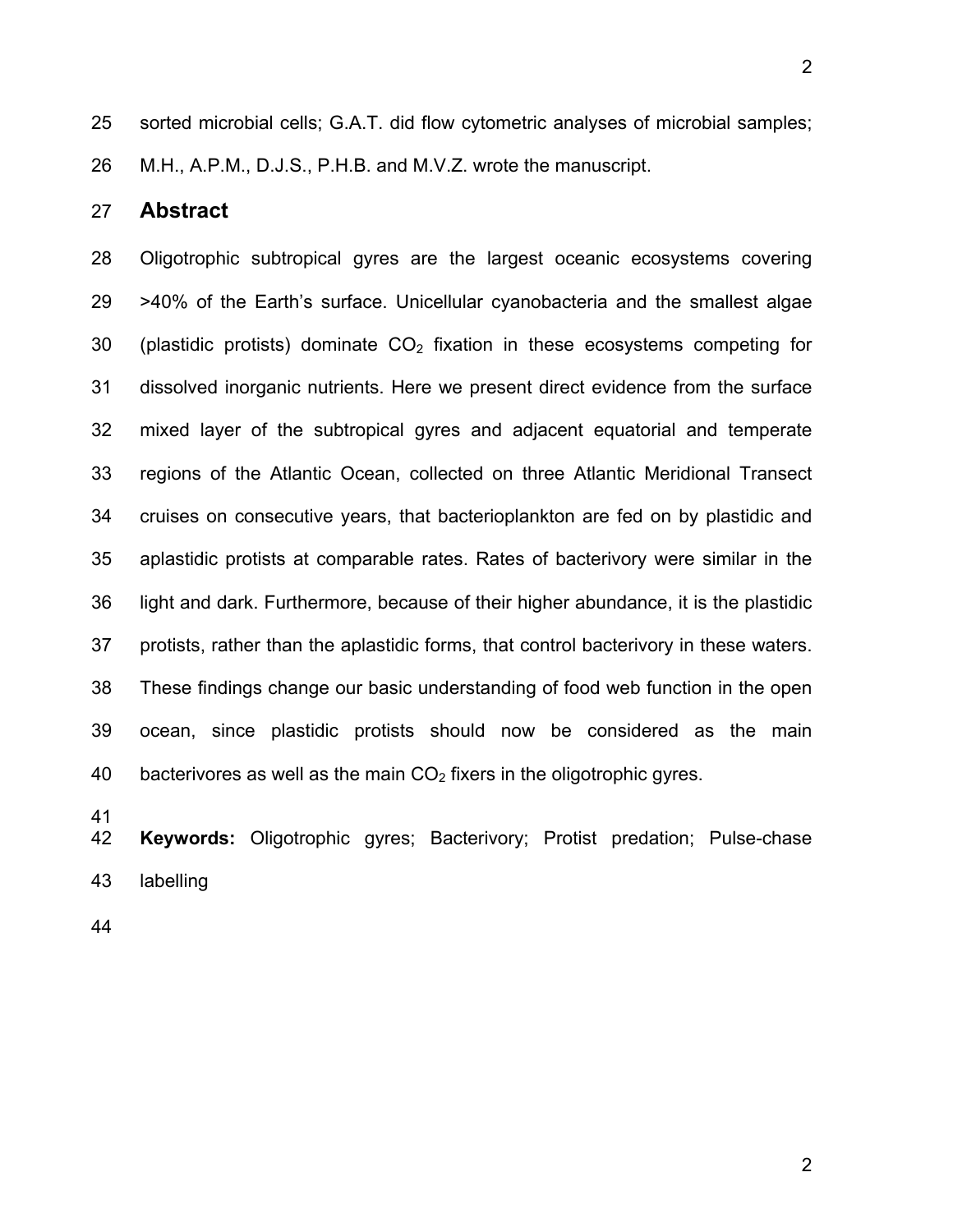45 **Text**

46 \body

47 Introduction

48 Oligotrophic ecosystems of subtropical oceanic gyres are the most extensive 49 ecosystems on Earth. These ecosystems cover approximately 40% of the 50 planet's surface, with their area currently expanding (1). *Prochlorococcus* 51 cyanobacteria and the SAR11 group of alpha-proteobacteria are the most 52 numerous microbes in these ecosystems (2, 3), whilst the smallest plastidic 53 protists, comprising various taxonomic groups including uncultured members of 54 the Prymnesiophyceae and Chrysophyceae (4-8), are the most numerous among 55 the eukaryotes, dominating over their aplastidic counterparts (9). The large area 56 of these oligotrophic gyres means that they play a key role in global 57 biogeochemical cycles. However, current knowledge about the functioning of 58 these microbe-controlled systems is relatively limited owing to the difficulty of 59 studying microbes in a photic layer typified by nanomolar concentrations of 60 inorganic macro-nutrients.

61 According to our current understanding of oligotrophic ecosystem 62 functioning, the roles of different microbial populations are tightly defined. In the 63 established paradigm (10) for these systems, phytoplankton such as 64 cyanobacteria and plastidic protists harvest light, fix  $CO<sub>2</sub>$  and take up inorganic 65 nutrients. They are the primary producers of organic matter that fuel the entire 66 system, allowing heterotrophic bacterioplankton, dominated by the SAR11 group, 67 to thrive. Populations of both cyanobacteria and heterotrophic bacterioplankton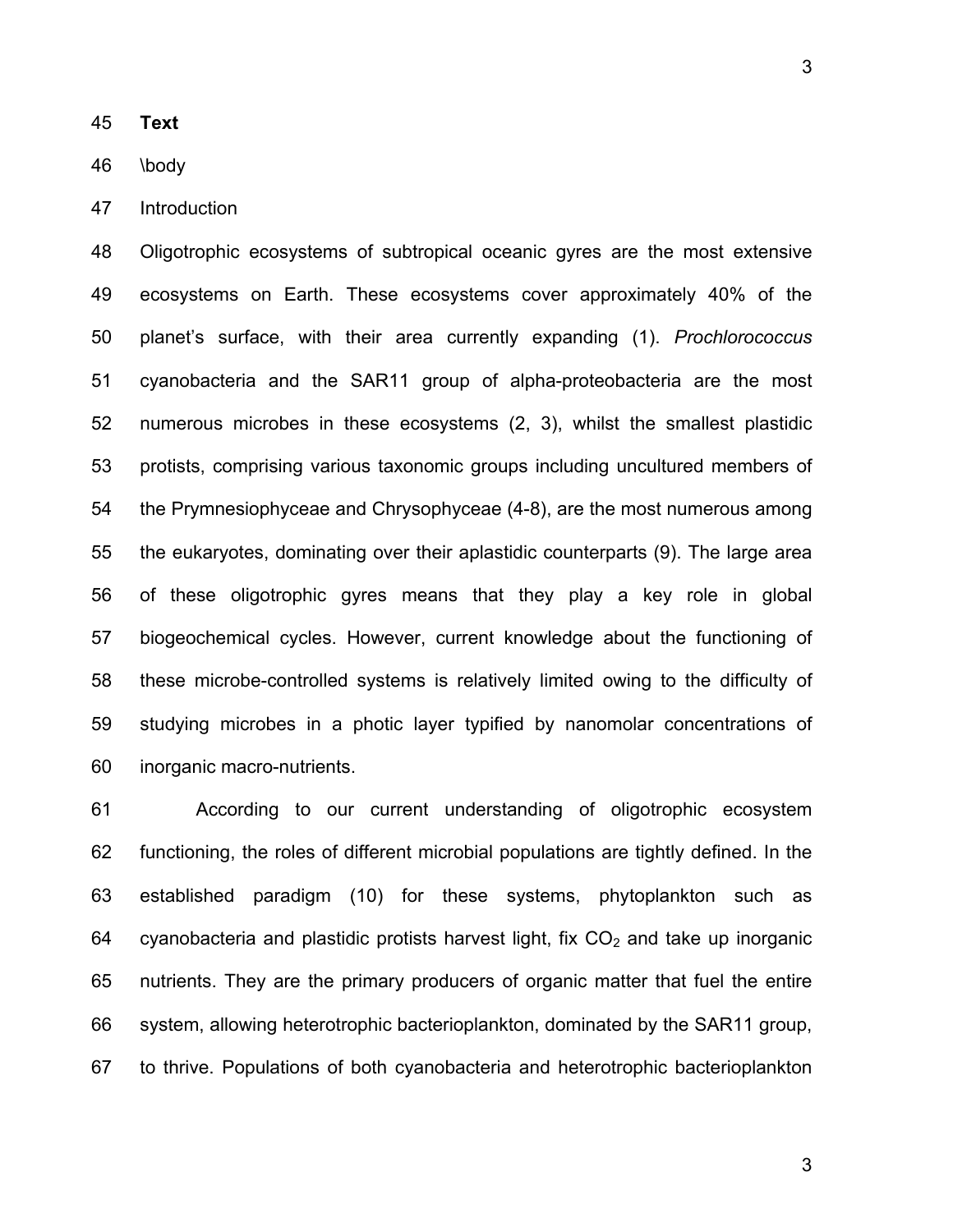68 are controlled by viruses and aplastidic protist predators. Organic matter and 69 inorganic nutrients, released by these control processes, in addition to cell death 70 and bacterioplankton remineralisation of dissolved organic matter, sustain 71 heterotrophic bacterioplankton and phytoplankton. However, some more recent 72 observations are at variance with this paradigm.

73 It is generally accepted that prokaryotes are more efficient than protists in 74 acquiring nutrients at low concentration because of their higher cell surface to 75 volume ratio (11). Indeed, in the North Atlantic subtropical gyre bacterioplankton 76 dominate phosphate uptake and outcompete protists for this nutrient (12, 13). 77 However, despite their low phosphate uptake plastidic protists are major 78 contributors to  $CO<sub>2</sub>$  fixation (5, 14). Consequently, the C:P ratio, calculated using  $79$   $CO<sub>2</sub>$  and phosphate uptake rates by plastidic protists is unrealistically high, 80 suggesting that osmotrophic uptake of phosphate cannot satisfy protist 81 requirements for growth (12). Therefore, in order to sustain themselves in 82 oligotrophic ecosystems, plastidic protists must somehow be able to compensate 83 for a lack of inorganic nutrients. We hypothesise that they do this by mixotrophy: 84 they gain energy from sunlight and simultaneously prey on bacterioplankton to 85 acquire inorganic, and perhaps some essential organic, nutrients, e.g. amino 86 acids and vitamins.

87 Mixotrophy in natural populations of large (>3µm) plastidic protists has 88 been previously documented microscopically in coastal oligotrophic and 89 upwelling regions as well as in the open equatorial Pacific Ocean and the 90 Mediterranean Sea (15-17). There is also qualitative molecular evidence from the

4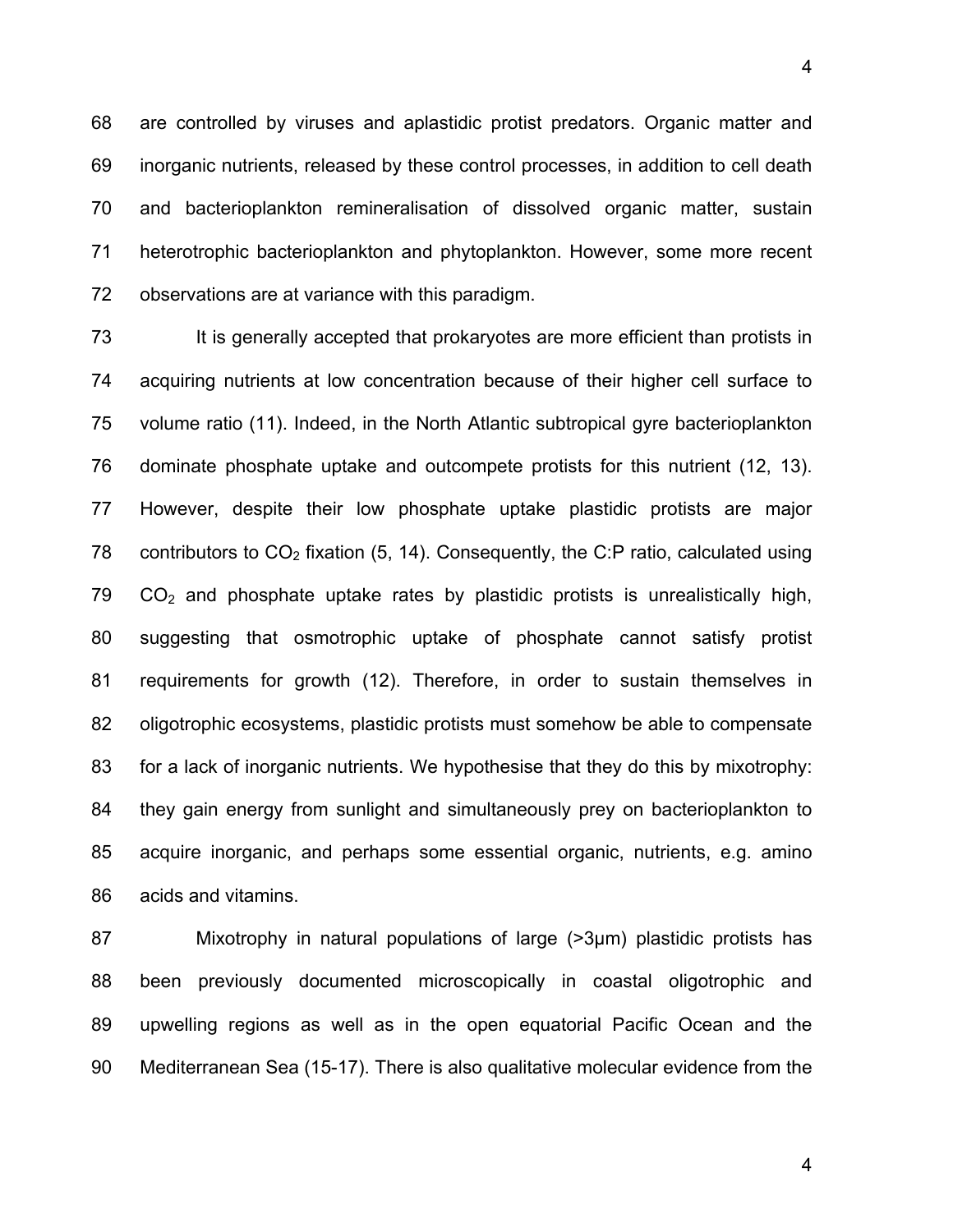91 subtropical North Pacific of the presence of mixotrophs among 92 picocyanobacterial predators (18). Furthermore, the quantitative dominance of 93 bacterivory by small plastidic protists (<3µm) over aplastidic protists has been 94 reported for the temperate North Atlantic Ocean in summer (19). The latter paper 95 also outlined preliminary evidence of bacterivory by plastidic protists in the 96 mesotrophic subtropical northeast Atlantic Ocean. However, the ecological extent 97 of mixotrophy in the vast ecosystems of the oligotrophic open ocean remains 98 unknown.

99 Here, we show that plastidic protists prey on bacterioplankton in the 100 surface mixed layer of both oligotrophic subtropical gyres and adjoining low 101 latitude pelagic regions of the Atlantic Ocean  $(40^{\circ}N$  to  $40^{\circ}S)$ . Owing to their high 102 abundance, plastidic protists prevail over aplastidic protists in bacterivory. This 103 new evidence suggests that mixotrophy is crucial to sustain the functioning of 104 oligotrophic marine ecosystems.

105

106 Results

107

108 Protist bacterivory was assessed on three Atlantic Meridional Transect (AMT) 109 research cruises in October-November 2008, 2009 and 2010 encompassing 110 subtropical oligotrophic gyres of the Northern and Southern hemisphere and the 111 Equatorial convergence area (Fig. 1). Temperate waters adjoining the Southern 112 gyre were also examined. The results of an earlier study conducted in 2007 in 113 North Atlantic temperate waters (19) are included for comparison.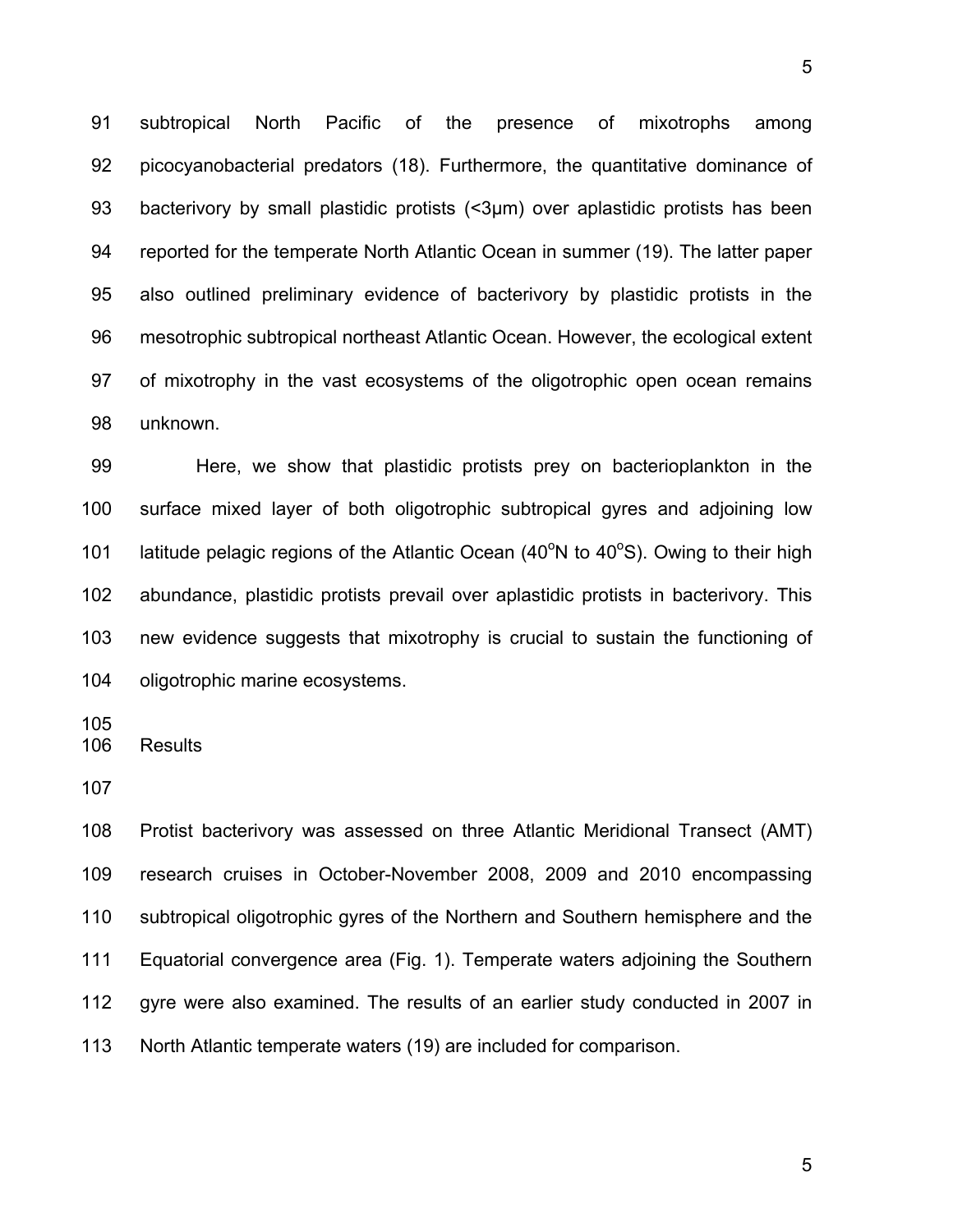114 Protist feeding on bacterioplankton (Bpl) was determined using a dual-115 labelling pulse-chase method (20) and flow cytometric sorting of labelled prey 116 and predator cells (19, 21). Three populations of the smallest planktonic protists 117 were examined (supporting information (SI) Fig. S1): plastidic protists (i.e. 118 chloroplast containing) smaller, approximately 2 µm (Plast-S) and larger, 119 approximately 3  $\mu$ m (Plast-L) as well as aplastidic (without chloroplast) protists, 120 approximately 3 µm (Aplast) (Table S1). The two size classes of plastidic protists 121 were operationally differentiated by flow cytometry using cell  $90^\circ$  light scatter, 122 DNA content and autofluorescence (Fig. S1).

123 Bacterioplankton cells were labelled using a pulse-chase of two amino 124 acids,  $35S$ -methionine and  $3H$ -leucine (see Methods), to examine digestion of 125 prey biomass by protist predators (see SI). In the majority of experiments, in all 126 regions studied, tracer content of protist cells increased with time during the 127 chase phase in contrast to stable or slightly decreased tracer content of 128 bacterioplankton cells (Figs S2-4). The increase demonstrates bacterivory by the 129 three types of protist cells. More robust  $35S$ -based assessments (see SI) were 130 used to compare protist bacterivory in different oceanic regions (Fig. 2). Because 131 only two stations were examined on each cruise in the Southern temperate (ST) 132 region in austral spring, the 2008, 2009 and 2010 measurements were combined 133 to get a more representative average estimate of protist bacterivory. The rates of 134 bacterivory compared favourably with independent estimates (see SI) derived 135 from cell uptake rates of phosphate in surface waters of the Northern subtropical 136 gyre (NG). Moreover, the influence of light and dark incubation on bacterivory

6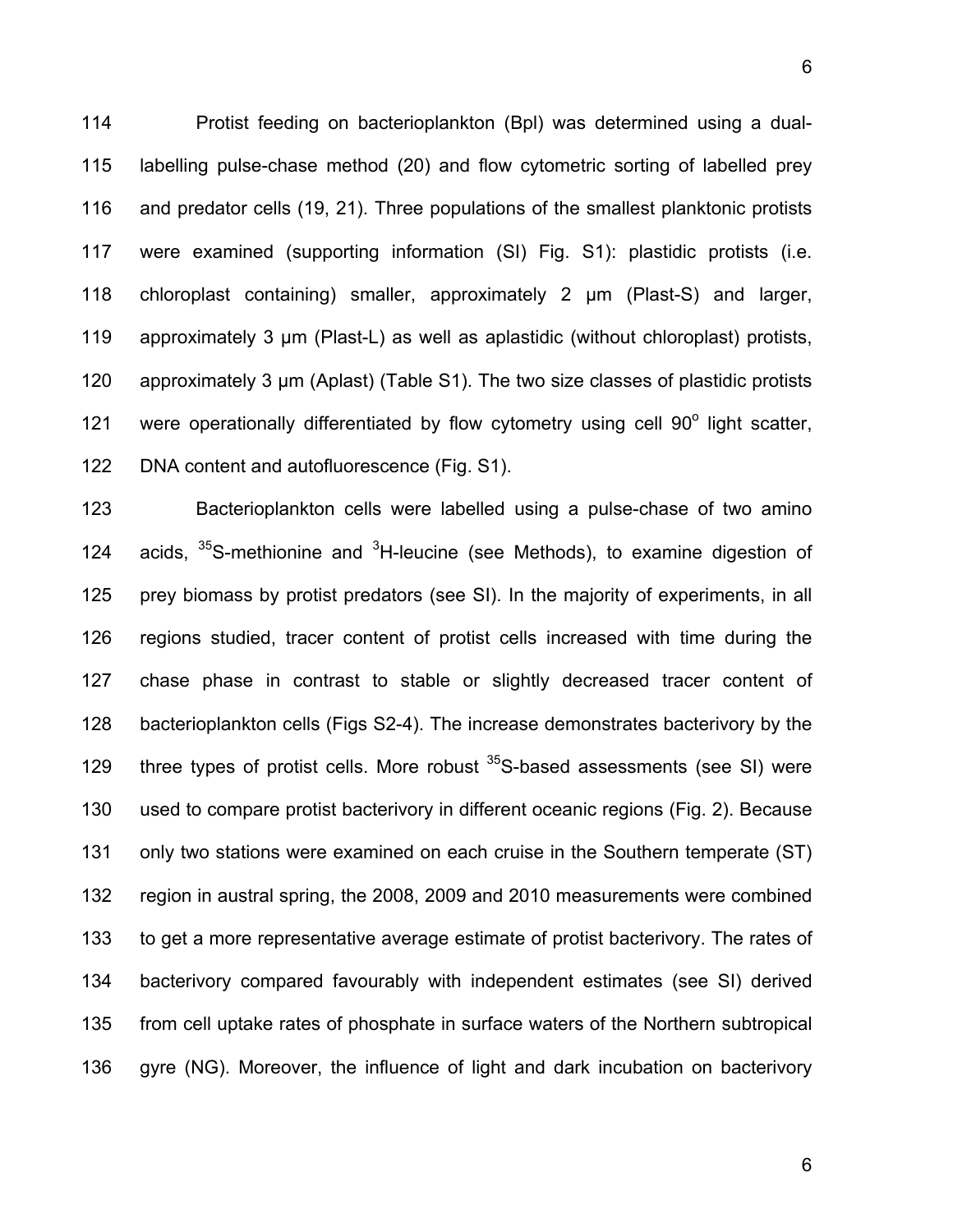137 was studied on the cruise in 2010. No statistically significant light-induced 138 differences (t-test, p>0.1) in protist bacterivory were determined (Fig. S2, SG 139 2010).

140 The rates of cell bacterivory (i.e. the number of bacterioplankton cells 141 consumed per protist cell  $h^{-1}$ ) by the Aplast protists were comparable in all 142 regions apart from the Northern temperate (NT) region in summer (Fig. 2). The 143 difference between the ST and the NT regions was probably seasonal. 144 Bacterivory by the Plast-L cells was the lowest in the Southern subtropical gyre 145 (SG) in 2008 and 2010 but it was comparable to bacterivory by Aplast cells in the 146 ST region. Bacterivory by the Plast-S cells was lowest in temperate waters and in 147 the SG in 2010. It was similar to bacterivory by the Plast-L cells in the NG in 148 2009 and in the SG in 2008, but lower in the SG in 2009 and 2010.

149 Rates of bacterivory in the SG varied inter-annually. Cell bacterivory by all 150 three types of protists was significantly higher in 2009 compared to 2008 and 151 2010, while the differences between 2008 and 2010 were insignificant (Fig. 2). 152 On the other hand the concentration/biomass of the Plast-S population and 153 concentration of bacterioplankton were comparable between the three years (Fig. 154 3a, Fig. S5), whereas the concentration/biomass of Aplast and the Plast-L 155 protists were higher in 2010. For comparison, *Synechococcus* and 156 *Prochlorococcus* concentrations were 70% and 50% higher in 2010 compared to 157 2008 (Figs 1b-d, Fig. S6). Bacterioplankton, *Synechococcus* and 158 *Prochlorococcus* concentrations in the surface mixed layer of the two gyres were 159 similar in 2009, while Plast-L and Aplast biomass was lower in the SG than in the

7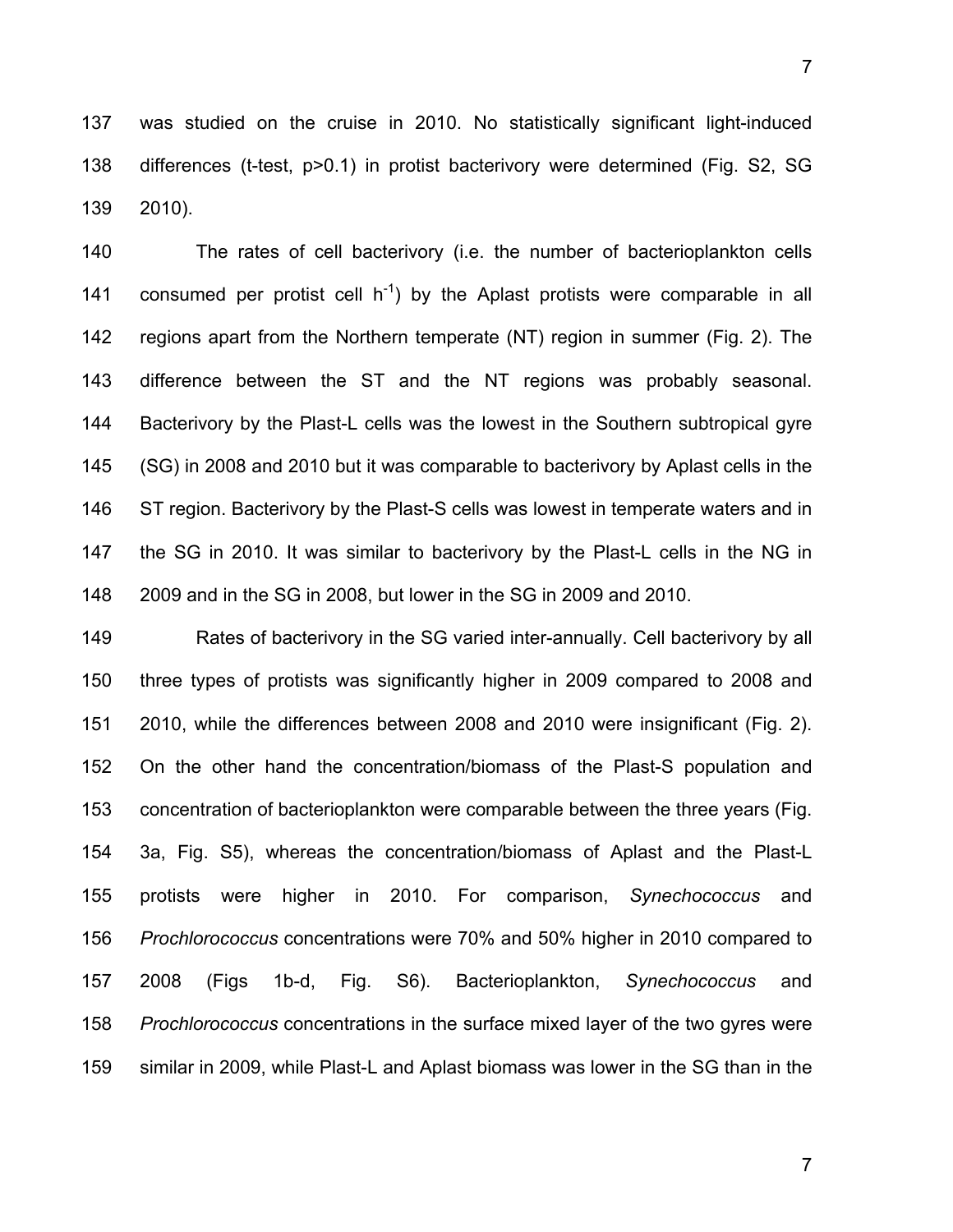160 NG, while the opposite was true for the Plast-S protists (Fig. 1c, Figs S5-6). The 161 biomass of Plast-L protists was highest in all regions followed by the biomass of 162 Aplast and Plast-S protists (Figs 3a, b). The combined biomass of the two 163 plastidic protist groups made up between 65% and 90% of the combined 164 biomass of the smallest protists (Fig. 3b).

165 In contrast to cell bacterivory, population bacterivory (i.e. the total number 166 of bacterioplankton consumed ml<sup>-1</sup> h<sup>-1</sup> by each protist population) in the NG and 167 NT regions was not significantly different between the three protist populations 168 (Fig. 3c). Population bacterivory was significantly higher in more productive 169 temperate regions followed by the equatorial region (Fig. 3c), owing to higher 170 protist concentrations (Fig. 3a, Fig. S5). In the equatorial waters (EQ), and 171 particularly in the SG in 2009, bacterivory by the Plast-L population was the 172 highest compared to other populations, comprising 50% of total protist 173 bacterivory (Fig. 3d). A comparison between the sum of plastidic populations and 174 the aplastidic population showed a significant difference in population bacterivory 175 by plastidic and aplastidic protists (t-test, p=0.01). Cumulative bacterivory by 176 plastidic protists accounted for 60 to 77% of total protist bacterivory across the 177 Atlantic Ocean. Furthermore, inter-annual variability had a minor effect on the 178 domination of bacterivory by plastidic protists.

179

180 Discussion

181 The uniformly higher population rates of bacterivory by plastidic protists 182 compared to aplastidic protists in the surface mixed layer of the northern and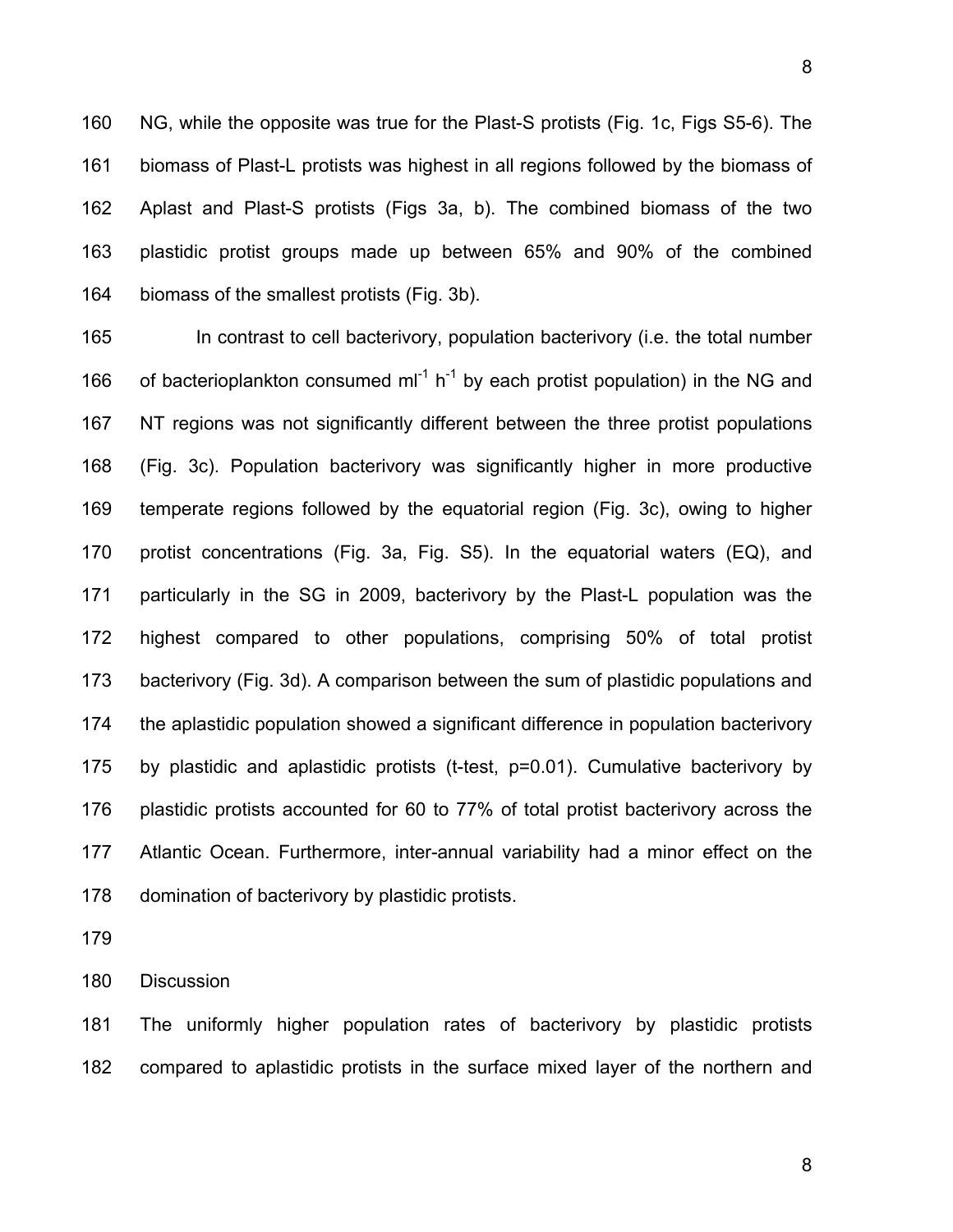183 southern gyres and the equatorial region shows for the first time the large 184 contribution of phytoplankton to harvesting bacterioplankton in the low latitude 185 Atlantic Ocean. There are several important implications of this finding.

186 Firstly, it challenges the long-standing assumption of the total dependence 187 of phytoplankton on dissolved inorganic nutrients in oligotrophic oceanic waters. 188 Independent culture studies have shown that some marine and freshwater algae 189 can acquire scarce nutrients, such as phosphorus and iron, using bacterivory 190 (22, 23). There are also field reports from non-gyre regions that rates of 191 bacterivory by plastidic protists between 3-5 µm and larger than 5 µm negatively 192 correlate with the concentration of soluble reactive phosphorus or iron (16, 17). In 193 this study, rates of bacterivory by Plast-S cells were lower in surface waters of 194 the South Atlantic subtropical gyre compared to the North Atlantic subtropical 195 gyre, which is depleted in phosphate (13). This suggests that the mixotrophy of 196 Plast-S cells may be linked to phosphate depletion. However, differences linked 197 to the seasonality of studies in the gyres (boreal autumn, austral spring) as well 198 as inter-annual variability may also play a role here. In contrast, rates of 199 bacterivory by Plast-L protists were comparable along the whole transect in 200 2009. Rates of bacterivory by Plast-L cells similar to those found in 2009 have 201 also been measured in the temperate North Atlantic Ocean (19), further 202 supporting the lack of correlation between macro-nutrient availability and 203 bacterivory in Plast-L cells. The main temporal variability in Plast-L bacterivory 204 was inter-annual in the SG. Both biomass and rates of bacterivory by Plast-L and 205 Aplast populations are broadly comparable between the phosphate depleted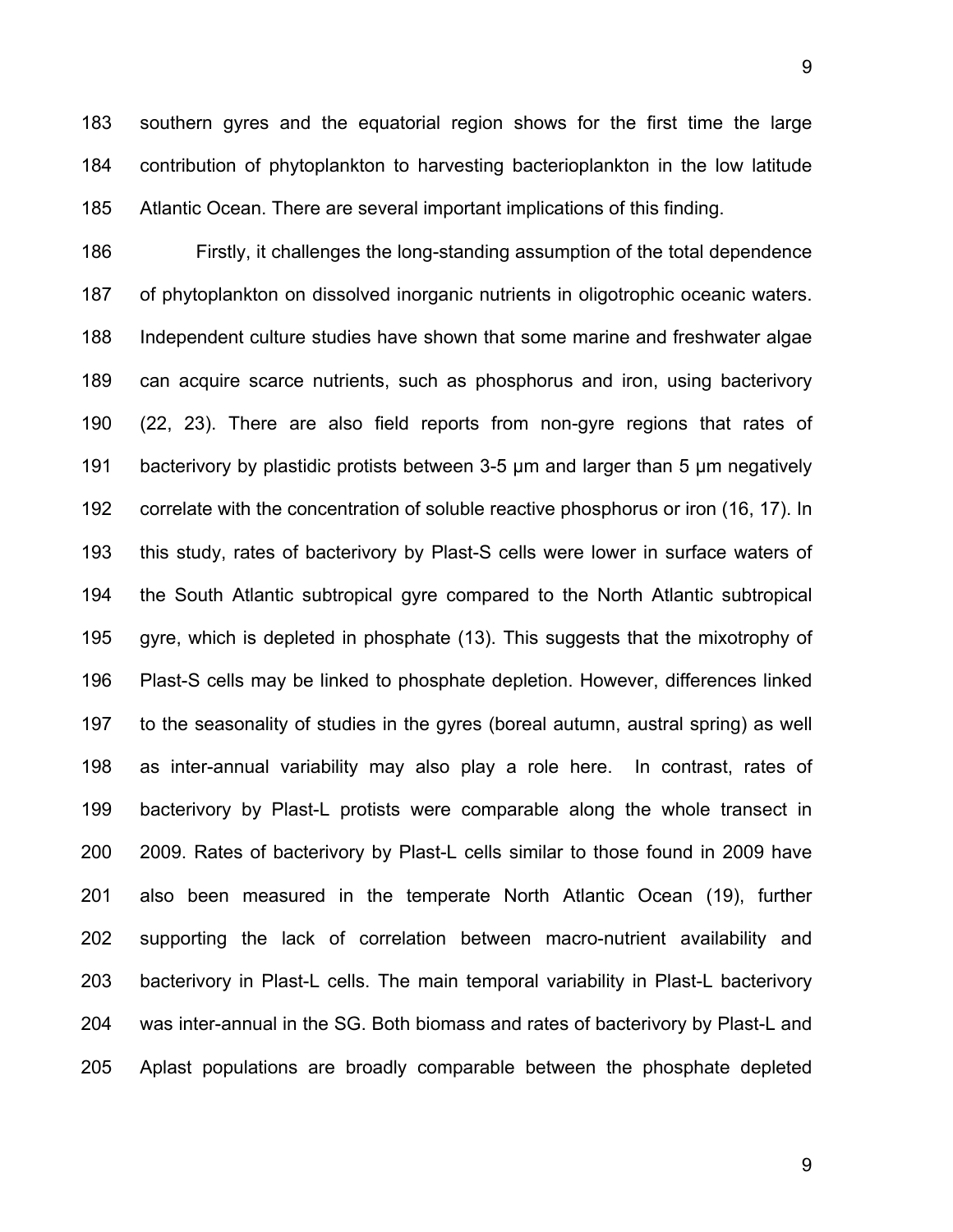206 Northern and relatively phosphate replete Southern Atlantic oligotrophic gyres 207 (Fig. 3). This corroborates earlier observations of similar microbial abundance 208 and bacterioplankton activities in the two gyres (24) (Fig. 1, Fig. S5).

209 The second major implication of this work is related to the sustainability of 210 oligotrophic ecosystems, because of the metabolic "inefficiency" of mixotrophs. 211 Notionally, mixotrophs require energy investment in both photosynthetic and 212 phagotrophic cellular apparatus, and laboratory experiments suggest that they 213 may be most ecologically successful when nutrient resources are limited (25) but 214 light energy is plentiful, making surface waters of oligotrophic oceanic gyres their 215 ideal habitat. High basic metabolic requirements and hence a decreased 216 efficiency of nutrient retention by mixotrophic protist generalists compared to 217 phototrophic or phagotrophic specialists (25, 26) should enhance rates of nutrient 218 regeneration in the surface mixed layer of oligotrophic gyres. It has been claimed 219 (26, 27) that by being mixotrophs, algae could also escape nutrient competition 220 with bacterioplankton by reducing bacterioplankton concentrations to levels that 221 would reduce or even arrest growth of specialist phagotrophs, e.g. aplastidic 222 protists.

223 The third implication of our work is related to the cell metabolism of 224 mixotrophs. Because  $CO<sub>2</sub>$  fixation as well as predation and respiration are 225 concomitantly taking place in the same cells, mixotrophy could help to explain the 226 tightness of biogenic carbon budgets at the community level (28). Tight 227 intercellular coupling of production and respiration could contribute to the stability 228 of oligotrophic ecosystems in the absence of seasonal or episodic perturbations

10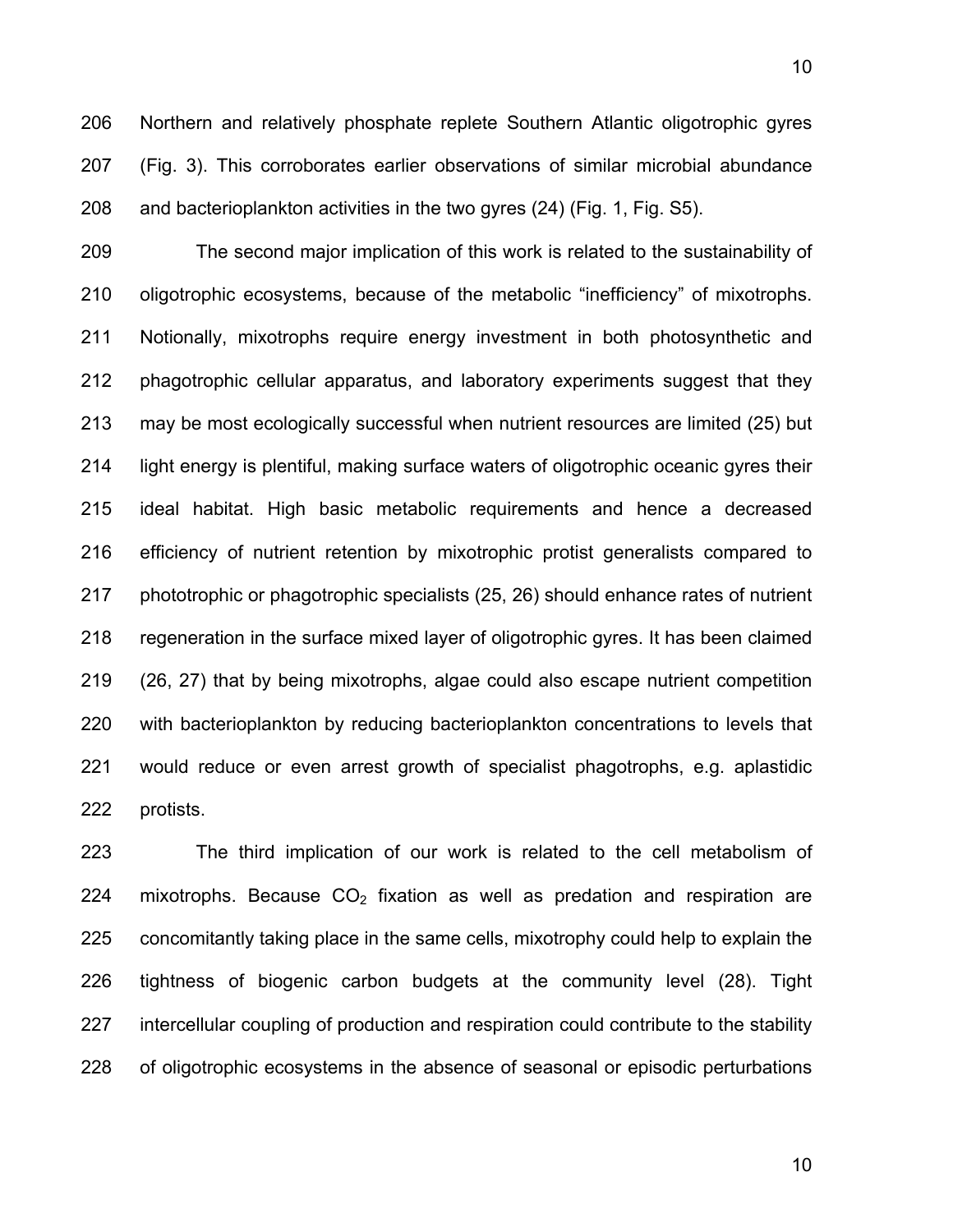229 (29) such as seasonally accumulated bio-available organic matter (30), or 230 allochthonous matter transported by advection (31) or deposited from the 231 atmosphere (32, 33) which enhance growth of opportunistic species and 232 ultimately change the composition of microbial communities.

233 The fourth implication concerns the ecological significance of the smallest 234 plastidic protists in oligotrophic ecosystems. Apart from being key  $CO<sub>2</sub>$  fixers (5, 235 14), plastidic protists control bacterioplankton abundance, acting as producers of 236 organic matter and predators at the same time. Such dual control and 237 interdependence of bacterioplankton and protists could help to explain the 238 constancy of low bacterioplankton concentrations in the oligotrophic ocean 239 compared to more productive regions (34, 35). The scarcity of bacterioplankton 240 prey in oligotrophic gyres in turn probably reduces both propagation of phage 241 infections and growth of specialised predators like aplastidic protists (Fig. S5).

242 In summary, this work shows the significance and ubiquity of mixotrophy 243 in the survival of the smallest pelagic protists in sunlit oligotrophic surface waters. 244 This deceptively "inefficient" life style should reduce nutrient export and maintain 245 faster nutrient turnover in the surface mixed layer, both of which are essential for 246 sustainable functioning of oligotrophic ecosystems. Consequently, future food 247 web models should consider including mixotrophs as a basic ecosystem element.

248

249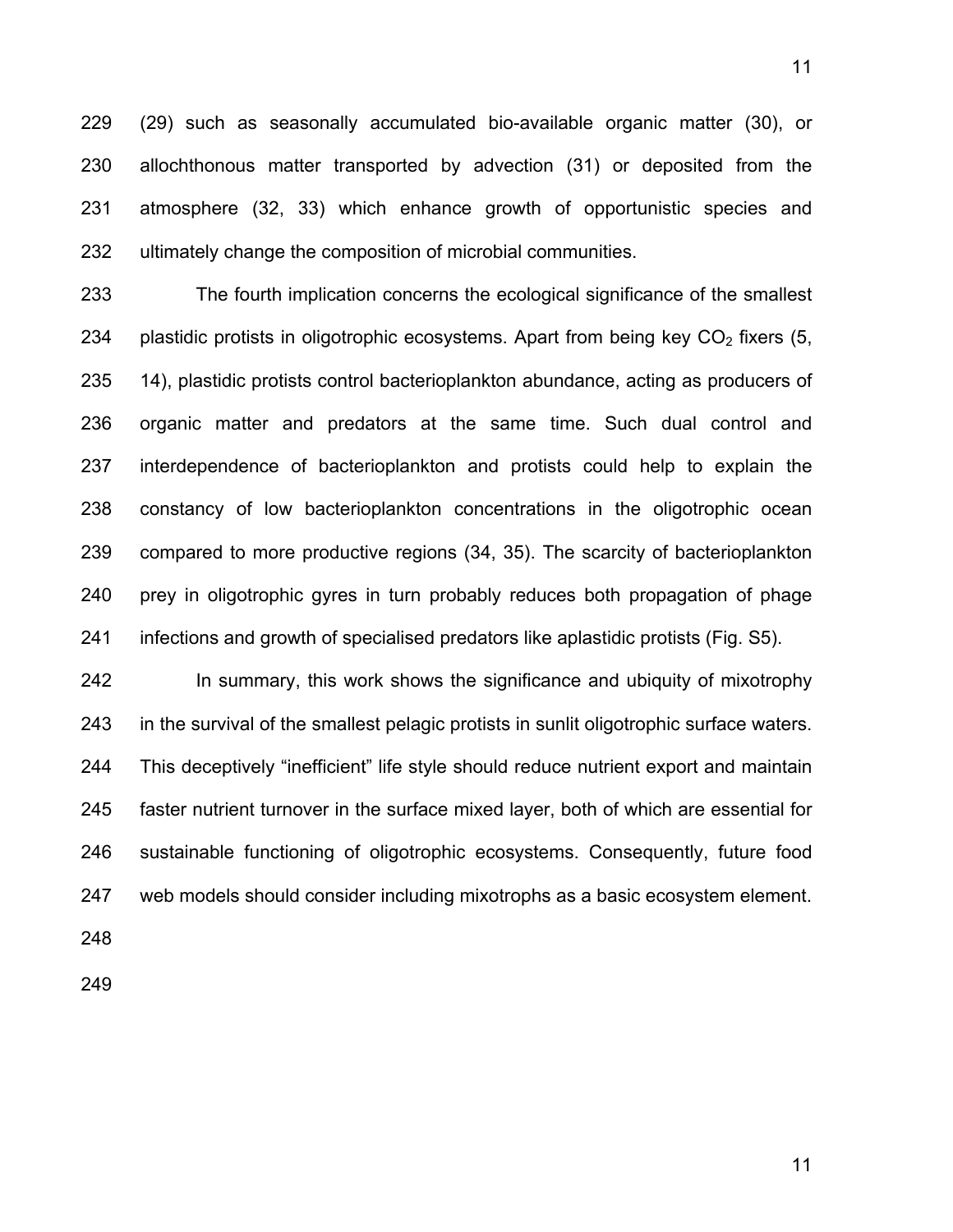## 250 Materials and methods

#### 251 **Sampling**

252 This study, comprising 68 experiments, was carried out in the Atlantic Ocean 253 during one Atlantic Meridional Transect cruise (AMT) on board the UK RRS 254 *James Clark Ross* in October-November 2008 and on two AMT cruises on board 255 the UK RRS *James Cook* in October-November 2009 and 2010 (Fig. 1). 256 Seawater samples were collected from a depth of 20 m before dawn with 20-litre 257 Niskin bottles mounted on a sampling rosette of a conductivity-temperature-depth 258 profiler (Sea-Bird Electronics, Washington, USA). In 2008 and 2009 experiments 259 were set up within 20 min of sample collection in the dark at ambient 260 temperature, controlled by a water bath within  $0.5^{\circ}$ C. In 2010 experiments were 261 set up for dark and light measurements in a dark room using only a dim green 262 light (LEE filter 090, transmission of 20-30% of light at 500-550 nm). Light 263 incubation experiments were placed in a 6 L water tank illuminated by a warm 264 white light emitting diodes (LED) array (Photon Systems Instruments, Drasov, 265 Czech Republic). Parallel dark incubations were done in a similar water tank but 266 were isolated from light. Both tanks were plumbed into a refrigerated bath (Grant 267 Instruments, Cambridge, UK) to maintain temperature within 0.5<sup>o</sup>C of *in situ* 268 temperature at the depth of sample collection. The LED array was adjusted to 269 keep light intensity at 300 µmol Q  $m^{-2}$  s<sup>-1</sup> inside the incubation bottles.

# 270 **Cell counting**

271 Bacterioplankton and protist cell concentrations were determined by flow 272 cytometry (Fig. S1) using FACSort and FACSCalibur instruments (Becton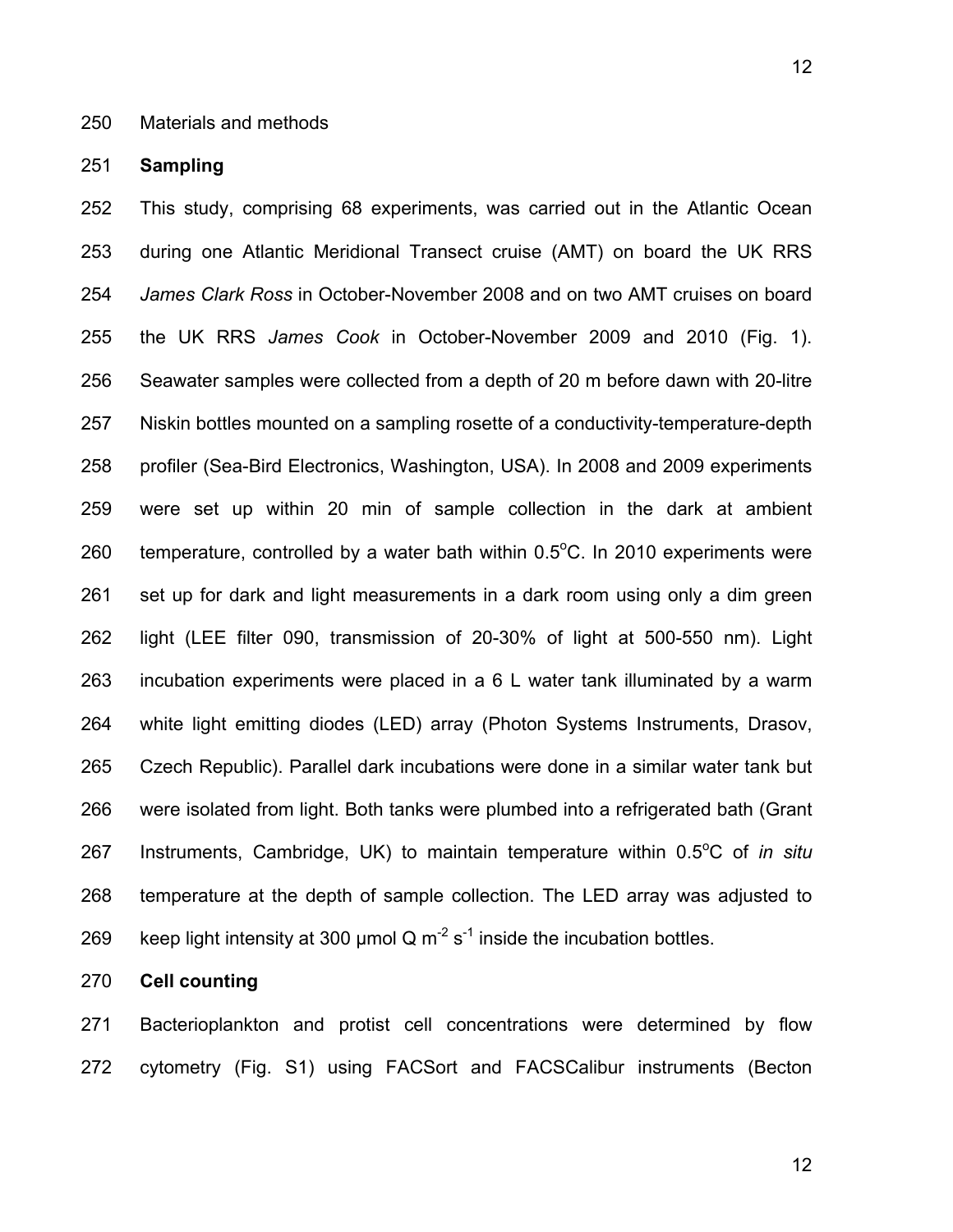273 Dickinson, Oxford, UK). *Synechococcus* and *Prochlorococcus* cyanobacteria 274 were counted in unfixed samples (Figs 1b-d, Fig. S6). Concentrations of 275 *Prochlorococcus* in the surface mixed layer were likely underestimated owing to 276 low chlorophyll content of cells that led to red autofluorescence of cells lying 277 closer to the detection limit of the flow cytometers. The other samples were fixed 278 with paraformaldehyde (PFA) 1% (w/v) final concentration and stained with 279 SYBR Green I DNA dye (13, 36). A mixture of multifluorescent beads, diameter 280 0.5 µm and 1.0 µm (fluoresbrite microparticles, Polysciences, Germany), was 281 used as internal standard for fluorescence and flow rates (37). To compare 282 protist population biomass (Figs 3a, b), protist concentrations were multiplied by 283 the corresponding cell biomass values.

284 To estimate their cell sizes, the three groups of protists were flow sorted (Fig. 285 S1), sorted cells being deposited on polycarbonate membrane filters with 0.2 µm 286 pore diameter. Filters were mounted onto glass slides and stained excessively 287 with DAPI (final concentration 1  $\mu$ g ml<sup>-1</sup>) to reveal cell cytoplasm. Aplast cells 288 were sorted and sized from 4 experimental samples on the 2009 cruise and from 289 5 experimental samples on the 2010 cruise, which represented all regions 290 studied. Plast-L and Plast-S cells were sorted from 5 and 4 experimental 291 samples on the 2010 cruise. At least 200 cells were measured at 1000× 292 magnification of an epifluorescence microscope (Axioscope 2, Zeiss, Germany) 293 to estimate mean cell diameters. Mean cell diameters of each of the three protist 294 groups were statistically similar in analysed samples (Table S1). The overall 295 mean size of Plast-S cells of 2.0  $\pm$  0.1 µm was significantly lower (t-test,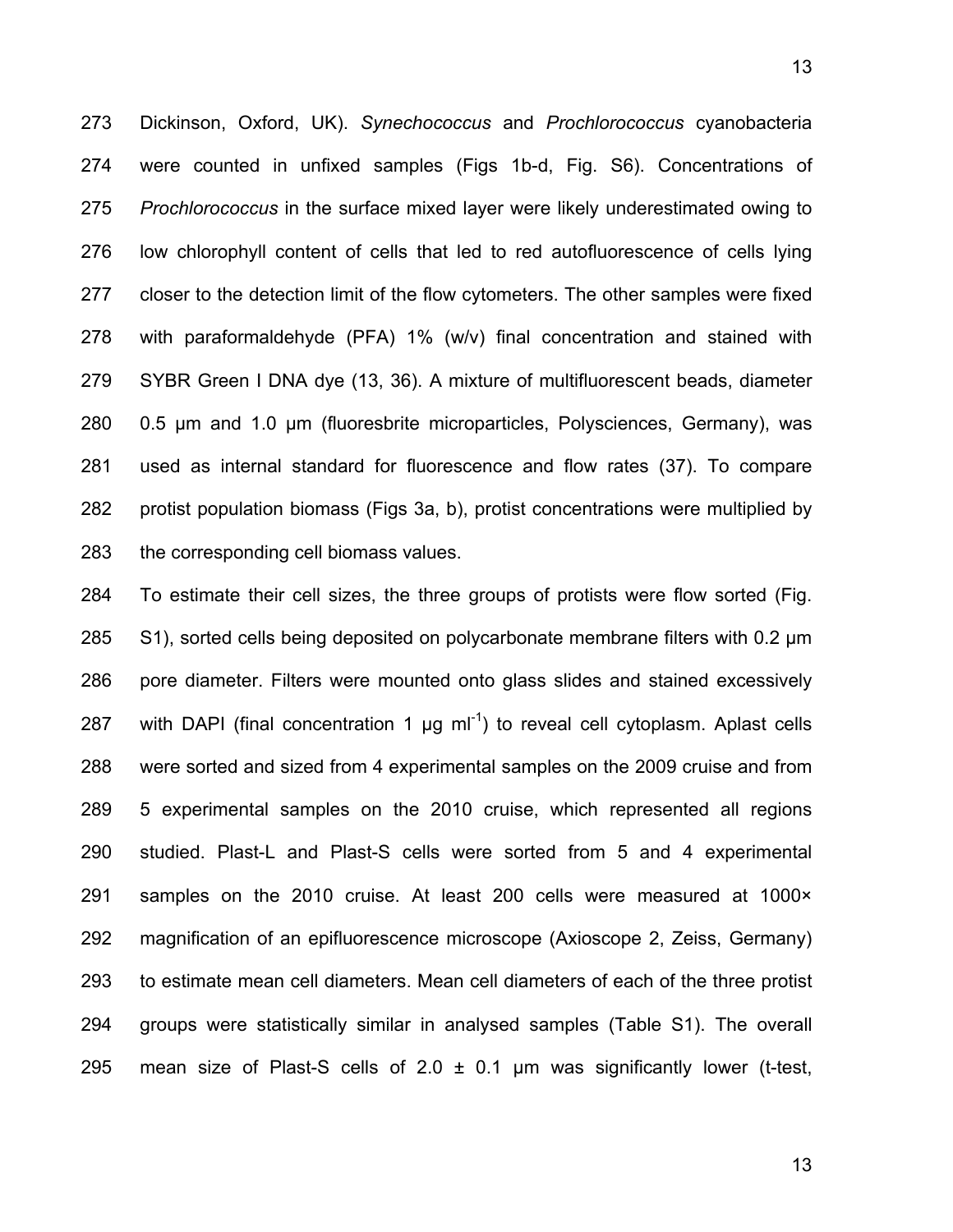296 p=0.0002) than the overall mean for Plast-L cells of  $3.1 \pm 0.3$  µm, while the 297 overall mean size of Aplast cells of  $2.9 \pm 0.3$  µm was statistically similar to the 298 size of Plast-L cells. To estimate the biomass of the three protist groups their cell 299 biovolume was computed assuming that the cells are spheres with a diameter 300 equal to the mean cell size. Cell biovolume was converted into cell biomass 301 using a specific carbon content of 200 fg C  $\mu$ m<sup>-3</sup>, taken as a mean value from 302 Christian and Karl (38).

# 303 **Determining rates of protist bacterivory using pulse-chase dual-labelling of**

# 304 **natural communities**

305 Before an experiment, glass bottles (250 ml, Schott, Fisher Scientific, UK) were 306 soaked in 10% hydrochloric acid and rinsed twice with 50 ml of sampled 307 seawater (taken from the same Niskin bottle as that for the subsequent 308 experiment). Seawater (250 ml) from the sample was subsequently added to 309 each washed glass bottle and spiked with L- $[35S]$  methionine (specific activity >37 310 TBq/mmol, Hartmann Analytic, Germany), final concentration 0.25 nM or 0.4 nM, 311 and L-[4,5<sup>-3</sup>H] leucine (specific activity 1.48-2.22 TBq/mmol, Hartmann Analytic), 312 final concentration 0.5 nM. An increase in the amount of label (and thus the 313 sensitivity of the experiment) was necessary to compensate for the low 314 abundance of protists in the oligotrophic gyres. After 1.5 h incubation, non-315 radioactive methionine and leucine were added to final concentrations of 0.25 316  $\mu$ M, or 0.4  $\mu$ M and 0.5  $\mu$ M, respectively, to chase the radioactive amino acids 317 (19, 20). Samples were incubated for 1.5 h to stabilise pulses in bacterioplankton 318 cells before taking subsamples (120 ml, fixed with 1% (w/v) PFA at 3 h and 9 h)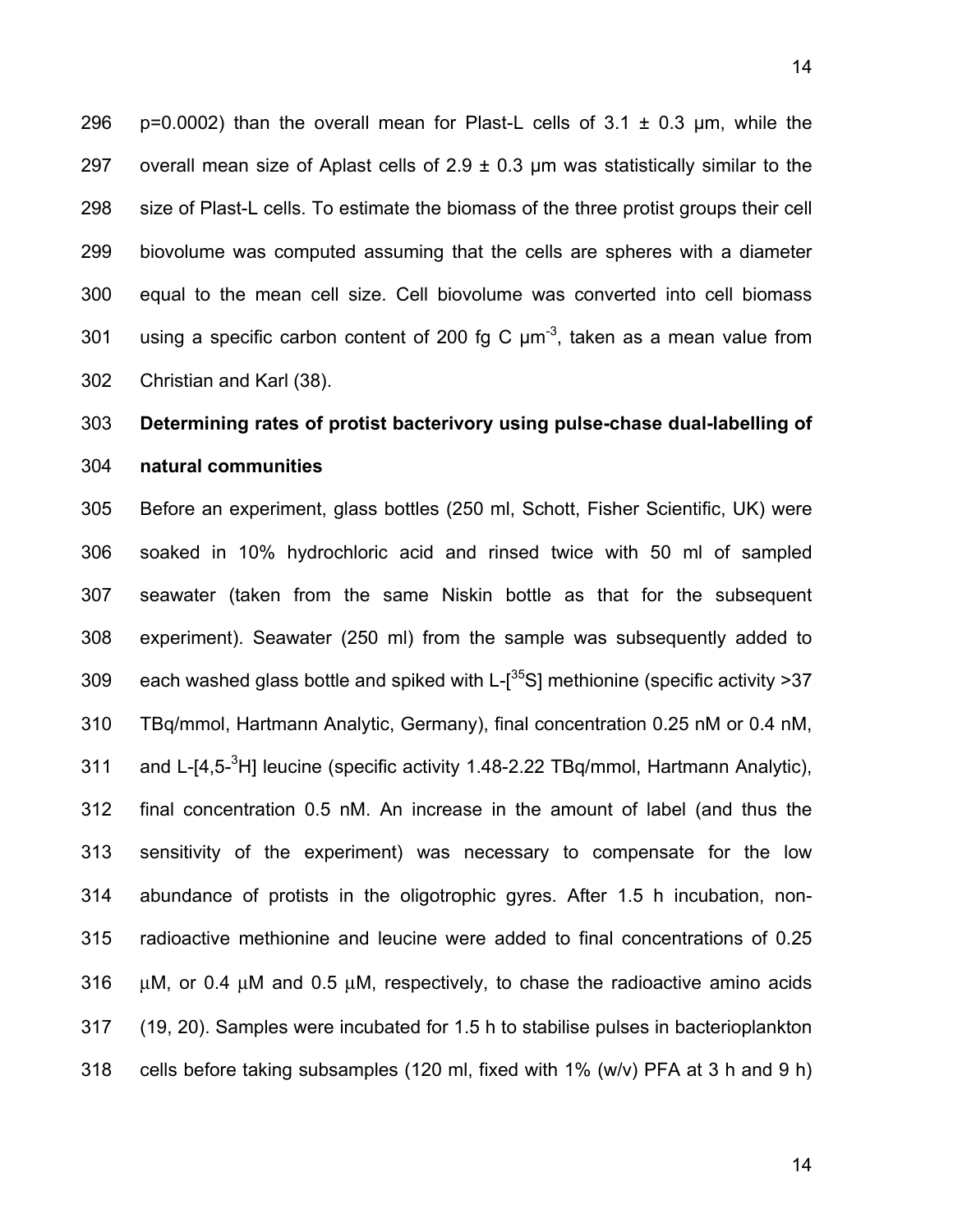319 for the measurement of protist tracer uptake rates. In parallel, the pulse-chase 320 was monitored over 9 h by taking 1.6 ml subsamples every 15 min for 3h 321 followed by sampling intervals of 1h until the end of the 9 h experiment. These 322 samples were fixed with 1% (w/v) PFA and after 1h of fixation particulate material 323 was collected onto 0.2 μm polycarbonate filters (Nuclepore, Whatman, UK) to 324 measure the total sample radioactivity (Fig. S7).

325 In addition to the two point experiments (3 h vs. 9 h), time course 326 experiments were carried out at several stations on two cruises (2008 and 2009) 327 with samples fixed at four time points for subsequent population sorting to 328 resolve protist feeding dynamics (Fig. S3).

329 To check for potential osmotrophic uptake of tracers by protists during the 330 chase phase, additional so-called "chase-pulse" experiments (in parallel to 331 "pulse-chase" experiments) were carried out at three stations on the 2009 cruise. 332 In the "chase-pulse" experiments samples were initially spiked with unlabelled 333 leucine and methionine molecules at concentrations of radiotracers used in the 334 parallel pulse-chase experiment. After 1.5 h incubation unlabelled amino acids 335 were added at concentrations to make up to the values used in the chase (see 336 above) and in addition radiotracers were added at concentrations identical to the 337 ones used in the pulse phase. Subsamples were fixed for flow sorting after 3 h 338 and 9 h. The measured radioactivity in chase-pulse labelled and sorted cells was 339 comparable to the background (Fig. S4), confirming the insignificant osmotrophic 340 uptake of tracer molecules by sorted protists and bacterioplankton during the 341 chase phase.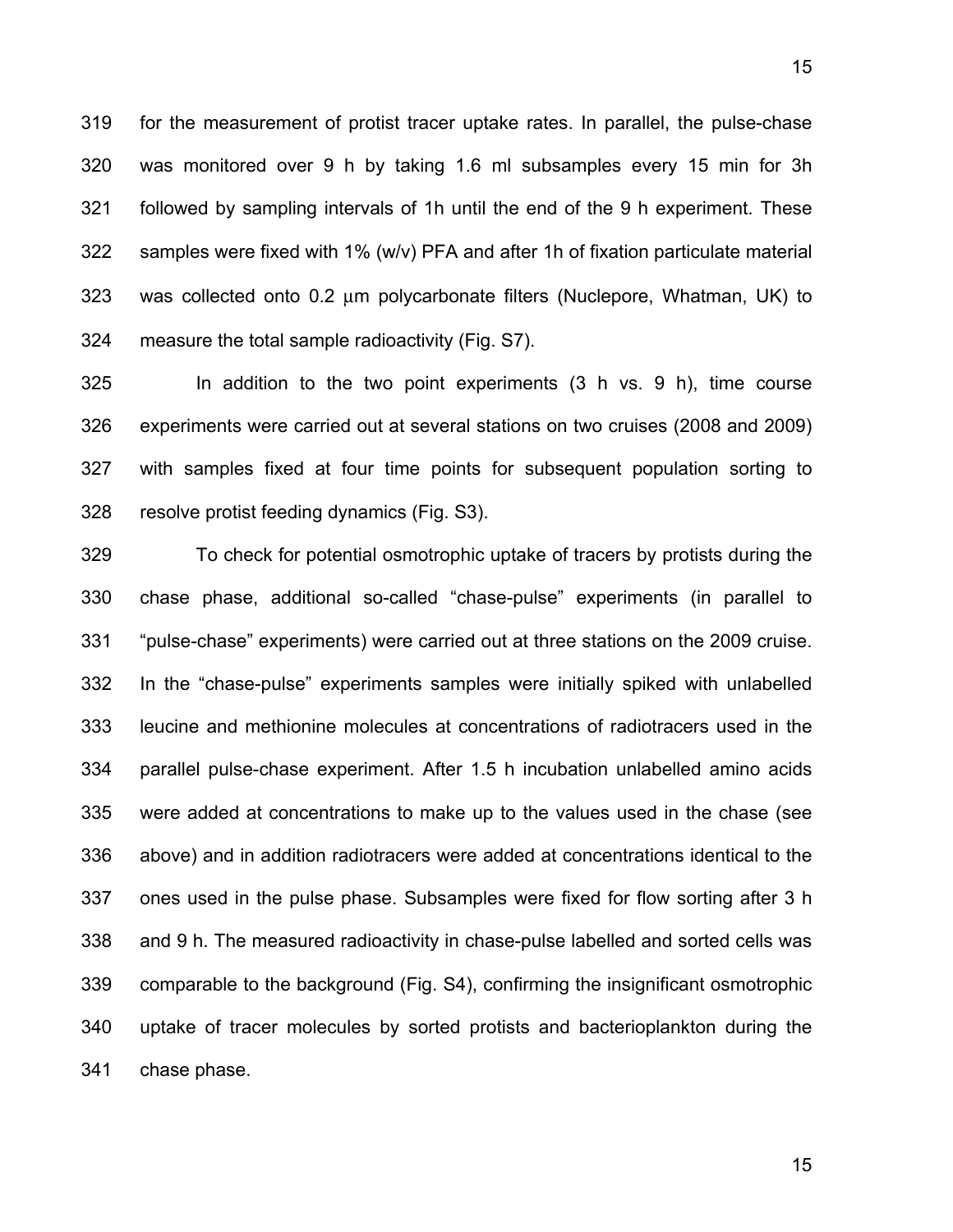# 342 **Flow cytometric cell sorting**

343 PFA-fixed radioactively-labelled samples were stored at 4°C and sorted within 10 344 h. For each time point four different populations (total bacterioplankton (Bpl), 345 Plast-S, Plast-L and Aplast protists) were sorted (Fig. S1). For each population 346 four to eight replicates of different cell number were sorted (19).

347 Sorted bacterioplankton cells were collected onto 0.2 µm polycarbonate 348 filters. Sorted protist cells were collected onto 0.8 µm polycarbonate filters to 349 reduce the retention of potentially by-sorted Bpl cells. Filters were washed with 350 deionised water to remove contaminating tracer and placed into scintillation vials 351 to which 5 ml of scintillation cocktail (GoldStar, Meridian, UK) was added. 352 Subsequently, the vials were radioassayed for 0.5-2 h (depending on sample 353 radioactivity) using ultra-low-level liquid scintillation counters (1220 Quantalus, 354 Wallac, Finland).

## 355 **Data analyses**

356 Using quench curves, the  ${}^{3}H$  label was deconvoluted from the  ${}^{35}S$  label and the 357 amount of each label was computed as Bq cell<sup>-1</sup> by dividing the cumulative  $3H$  or  $358$   $35$  radioactivity by the corresponding number of sorted cells. Cell radioactivities 359 at 3 h and 9 h were compared including dark and light incubations (Fig. S2).

360 Cell bacterivory was calculated according to the following formula:

361 Bacterivory =  $(Prt_{avg}T2 \times Bpl_{avg}T2^{-1} - Prt_{avg}T1 \times Bpl_{avg}T1^{-1}) \times (T2-T1)^{-1}$ 

362 where  $Pr_{avg}$ T2 is the average activity of 4-8 replicates of one of the protist groups 363 at the second time point and  $Pr_{avg}T1$ , the same at the first time point; T1 and T2 364 are the first and the second time points of the experiment (e.g. 3 h and 9h,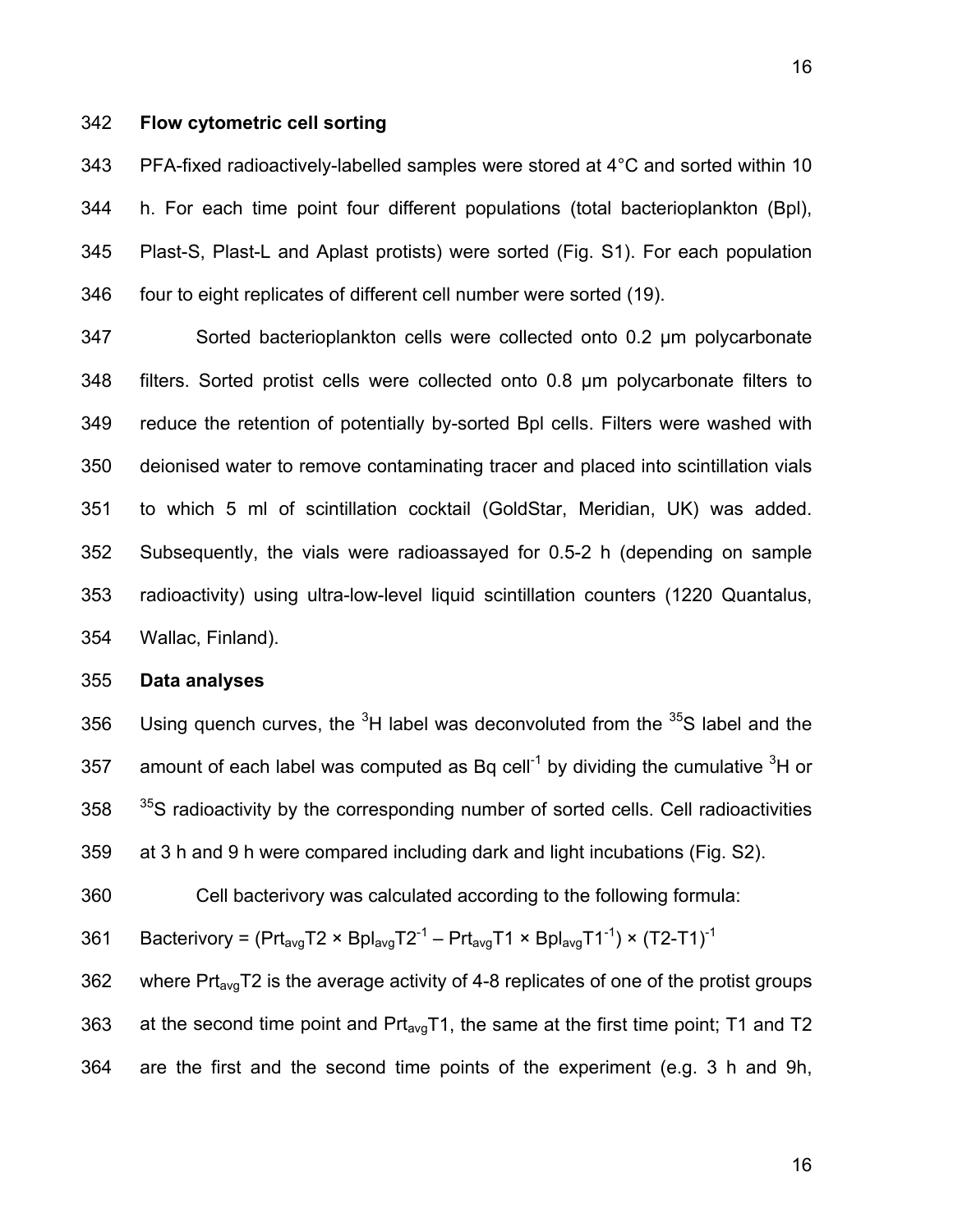365 respectively); Bpl<sub>avg</sub>T1 and Bpl<sub>avg</sub>T2 are the average activity of 4-8 replicates of 366 the bacterioplankton cells at T1 and T2, respectively. Because of the pulse-chase 367 experimental design, the activity of the Bpl was in most cases the same at T1 368 and T2 (Figs S2-4), a cumulative mean could be used.

369 To verify that the increase in label between the first and second time 370 points was statistically significant, t-tests (p<0.05) were carried out using 371 SigmaPlot 11.0 (Systat Software, USA) and Quattro-Pro X4 (Corel, Ottawa, 372 Canada) software. Errors were calculated according to standard error 373 propagation procedures. The majority of experiments (80%) showed a significant 374 difference in protist radioactivity between the two time points (Figs S2, S4) and 375 hence demonstrated bacterivorous activity of the Plast-S, Plast-L and Aplast 376 cells. We attribute non-significant bacterivory in some experiments to the 377 detection limit of our method owing to the low radioactivities measured. All 378 estimates of rates of cell bacterivory were included in calculations of average 379 regional rates (Fig. 2). The mean rates were all significantly higher than zero (t-380 tests, p<0.05). To calculate regional bacterivory of the protist populations (Fig. 381 3c), bacterivory per cell was multiplied by the corresponding mean concentration 382 of protist cells  $ml^{-1}$ . T-tests were used to compare mean values; standard 383 deviations, derived from pooled variance, were used to show variability within 384 regions (Figs 2, 3).

385

386 **Acknowledgements**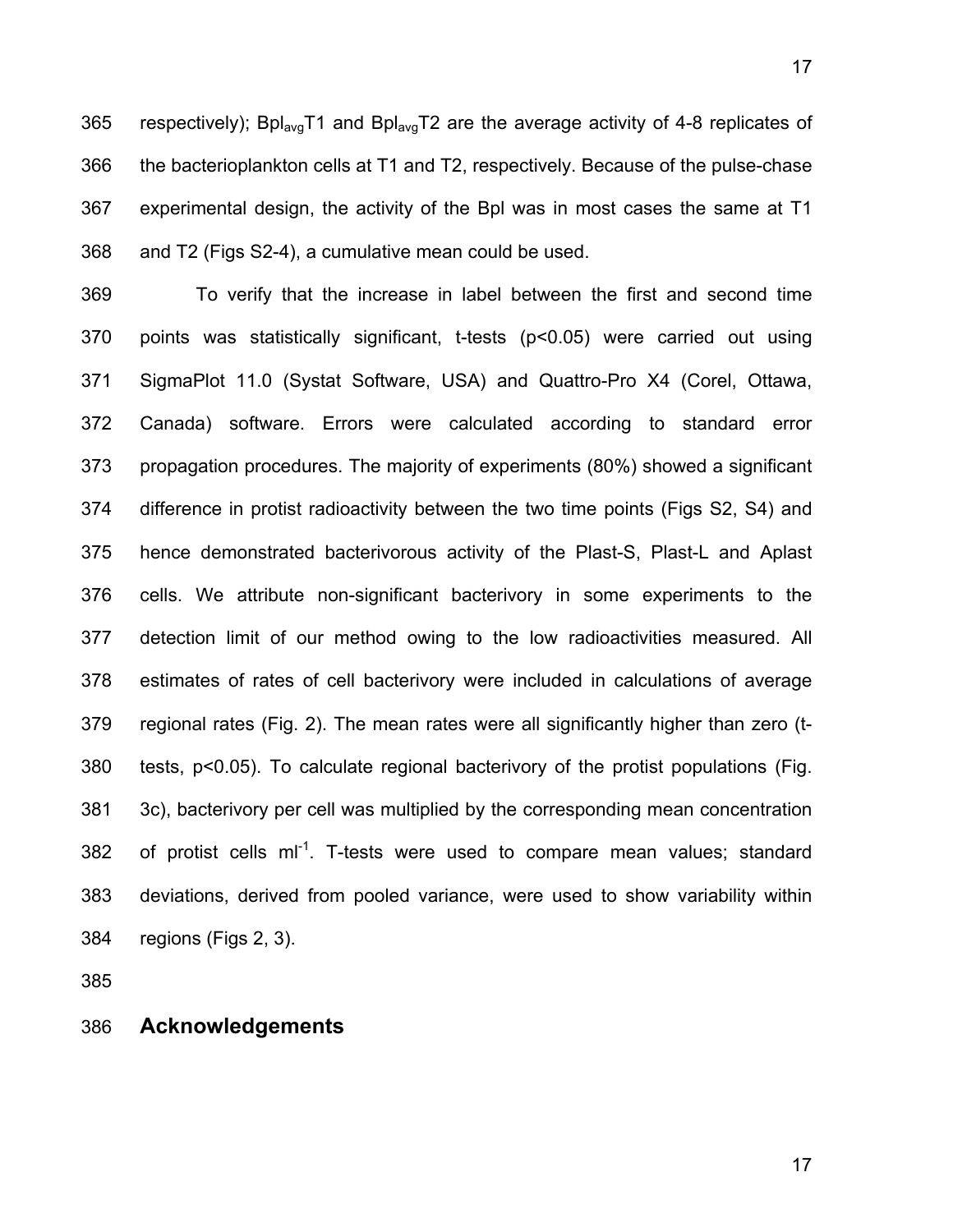387 We thank the captains, officers and crew aboard the *RRS James Clark Ross* and 388 the *RRS James Cook* for their help during the three cruises. We thank Michael 389 Sleigh for his encouragement and critical comments on an earlier draft of the 390 paper. This study was supported by the UK Natural Environment Research 391 Council (NERC) through research grants NE/E016138/1 and NE/G005125/1, the 392 Oceans 2025 Core Programme of the National Oceanography Centre and 393 Plymouth Marine Laboratory and the European Commission 7th framework 394 program through the GreenSeas Collaborative Project (FP7-ENV-2010 contract 395 No. 265294). This is Atlantic Meridional Transect publication number XXX.

396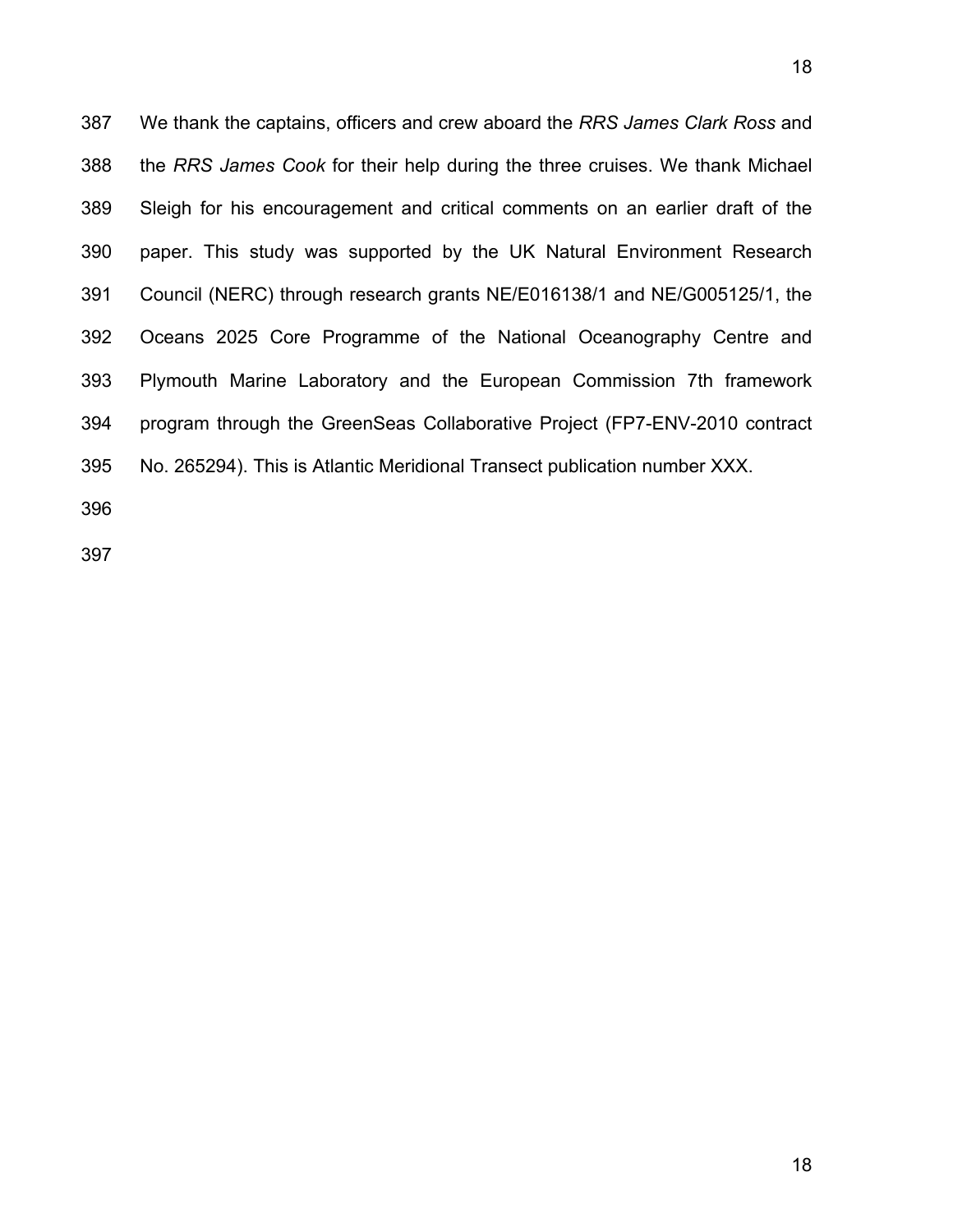# 398 **References**

- 399 1. Polovina JJ, Howell EA, & Abecassis M (2008) Ocean's least productive 400 waters are expanding. *Geophys Res Letts* 35:L03618.
- 401 2. Chisholm SW*, et al.* (1988) A novel free-living prochlorophyte abundant in 402 the oceanic euphotic zone. *Nature* 334:340-343.
- 403 3. Morris RM*, et al.* (2002) SAR11 clade dominates ocean surface 404 bacterioplankton communities. *Nature* 420(6917):806-810.
- 405 4. Cuvelier ML*, et al.* (2010) Targeted metagenomics and ecology of globally 406 important uncultured eukaryotic phytoplankton. *Proc Natl Acad Sci USA* 407 107:14679-14684.
- 408 5. Jardillier L, Zubkov MV, Pearman J, & Scanlan DJ (2010) Significant  $CO<sub>2</sub>$ 409 fixation by small prymnesiophytes in the subtropical and tropical northeast 410 Atlantic Ocean. *ISME J* 4:1180-1192
- 411 6. Lepere C, Vaulot D, & Scanlan DJ (2009) Photosynthetic picoeukaryote 412 community structure in the South East Pacific Ocean encompassing the 413 most oligotrophic waters on Earth. *Environ Microbiol* 11:3105-3117.
- 414 7. Liu H*, et al.* (2009) Extreme diversity in noncalcifying haptophytes explains 415 a major pigment paradox in open oceans. *Proc Natl Acad Sci USA* 416 106:12803-12808.
- 417 8. Shi XL, Lepere C, Scanlan DJ, & Vaulot D (2011) Plastid 16S rRNA gene 418 diversity among eukaryotic picophytoplankton sorted by flow cytometry 419 from the South Pacific Ocean. *PLoS ONE* 6:e18979.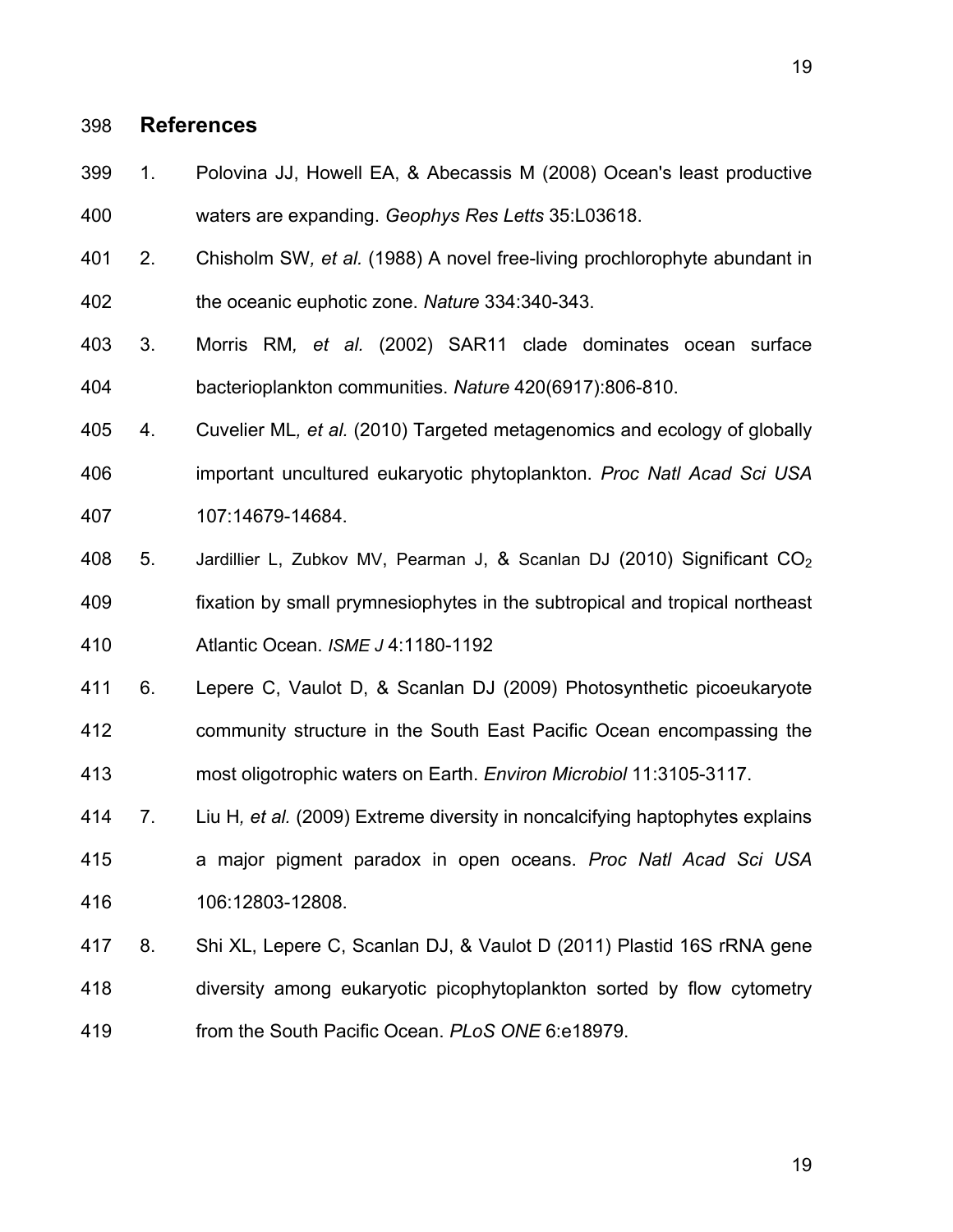- 420 9. Zubkov MV, Burkill PH, & Topping JN (2007) Flow cytometric enumeration 421 of DNA-stained oceanic planktonic protists. *J Plankton Res* 29:79-86.
- 422 10. Azam F*, et al.* (1983) The ecological role of water-column microbes in the 423 sea. *Mar Ecol Prog Ser* 10:257-263.
- 424 11. Chisholm SW (1992) Phytoplankton size. *Primary productivity and*  425 *biogeochemical cycles in the sea*, eds Falkowski PG & Woodhead AD 426 (Plenum Press, New York), pp 213-237.
- 427 12. Hartmann M*, et al.* (2011) Comparison of phosphate uptake rates by the 428 smallest plastidic and aplastidic protists in the North Atlantic subtropical 429 gyre. *FEMS Microbiol Ecol* 78:327-335.
- 430 13. Zubkov MV*, et al.* (2007) Microbial control of phosphate in the nutrient-431 depleted North Atlantic subtropical gyre. *Environ Microbiol* 9:2079-2089.
- 432 14. Li WKW (1994) Primary production of prochlorophytes, cyanobacteria, and 433 eukaryotic ultraphytoplankton - measurements from flow cytometric 434 sorting. *Limnol Oceanogr* 39:169-175.
- 435 15. Christaki U, Van Wambeke F, & Dolan JR (1999) Nanoflagellates 436 (mixotrophs, heterotrophs and autotrophs) in the oligotrophic eastern 437 Mediterranean: standing stocks, bacterivory and relationships with 438 bacterial production. *Mar Ecol Prog Ser* 181:297-307.
- 439 16. Stukel MR, Landry MR, & Selph KE (2011) Nanoplankton mixotrophy in 440 the eastern equatorial Pacific. *Deep-Sea Res Part II-Topical Studies in*  441 *Oceanography* 58(3-4):378-386.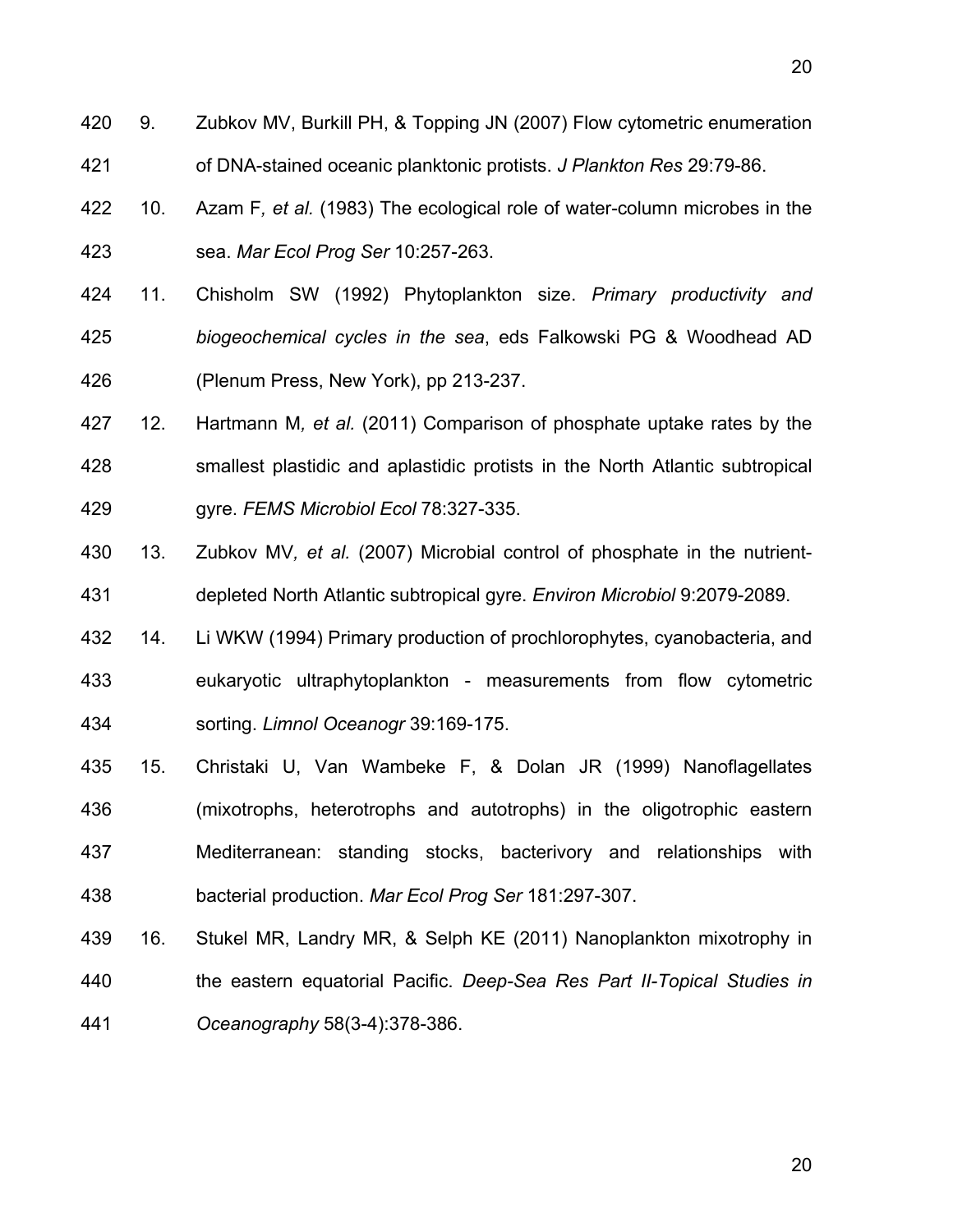- 442 17. Unrein F, Massana R, Alonso-Saez L, & Gasol JM (2007) Significant year-443 round effect of small mixotrophic flagellates on bacterioplankton in an 444 oligotrophic coastal system. *Limnol Oceanogr* 52:456-469.
- 445 18. Frias-Lopez J, Thompson A, Waldbauer J, & Chisholm SW (2009) Use of 446 stable isotope-labelled cells to identify active grazers of picocyanobacteria 447 in ocean surface waters. *Environ Microbiol* 11:512-525.
- 448 19. Zubkov MV & Tarran GA (2008) High bacterivory by the smallest 449 phytoplankton in the North Atlantic Ocean. *Nature* 455:224-226.
- 450 20. Zubkov MV & Sleigh MA (1995) Ingestion and assimilation by marine 451 protists fed on bacteria labeled with radioactive thymidine and leucine 452 estimated without separating predator and prey. *Microbial Ecol* 30:157- 453 170.
- 454 21. Zubkov MV & Sleigh MA (2005) Assimilation efficiency of *Vibrio* bacterial 455 protein biomass by the flagellate *Pteridomonas*: Assessment using flow 456 cytometric sorting. *FEMS Microbiol Ecol* 54:281-286.
- 457 22. Kamjunke N, Henrichs T, & Gaedke U (2007) Phosphorus gain by 458 bacterivory promotes the mixotrophic flagellate *Dinobryon* spp. during re-459 oligotrophication. *J Plankton Res* 29:39-46.
- 460 23. Maranger R, Bird DF, & Price NM (1998) Iron acquisition by 461 photosynthetic marine phytoplankton from ingested bacteria. *Nature* 462 396:248-251.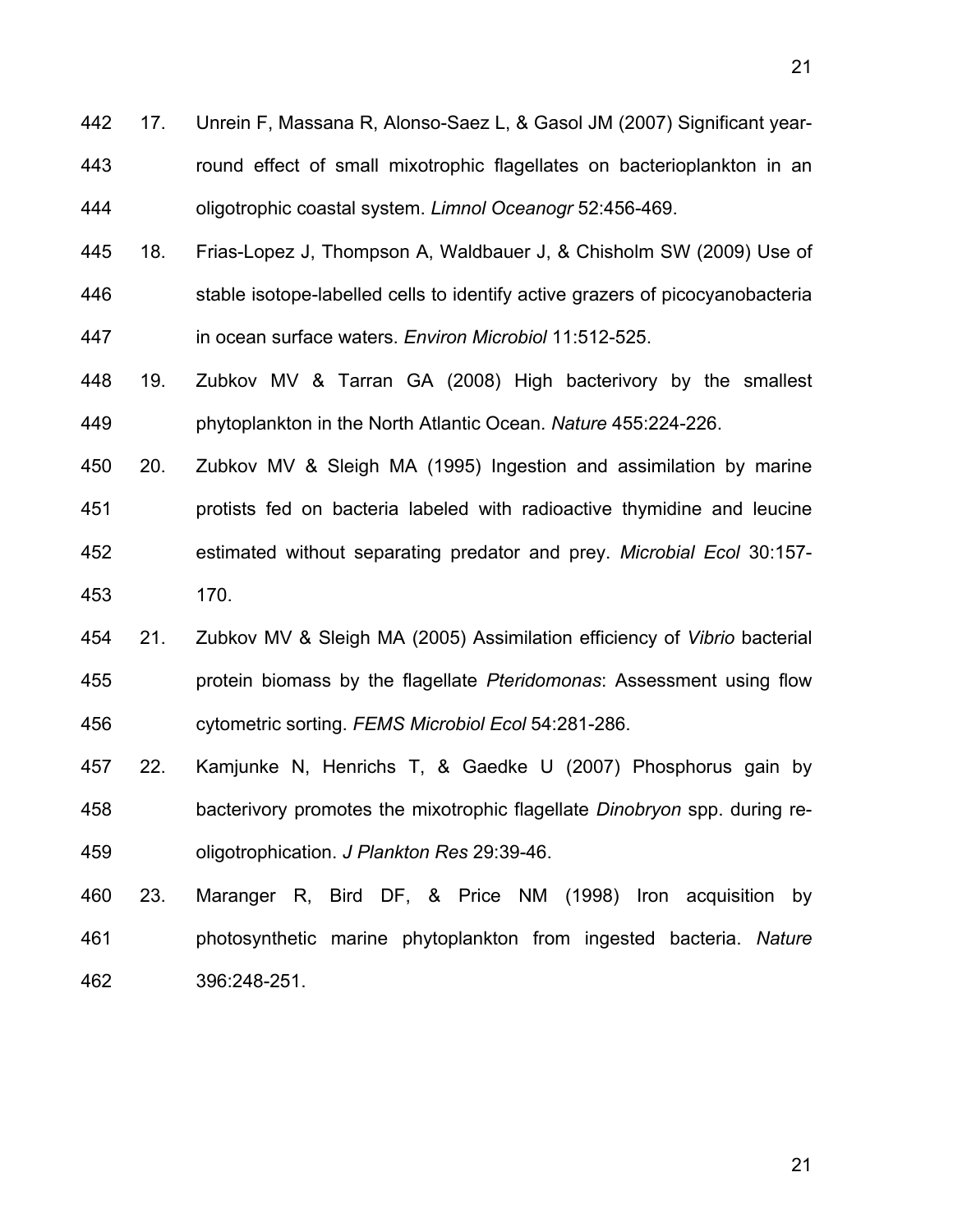- 463 24. Zubkov MV, Sleigh MA, Burkill PH, & Leakey RJG (2000) Bacterial growth 464 and grazing loss in contrasting areas of North and South Atlantic. *J*  465 *Plankton Res* 22:685-711.
- 466 25. Rothhaupt KO (1996) Laboratory experiments with a mixotrophic 467 chrysophyte and obligately phagotrophic and phototrophic competitors. 468 *Ecology* 77:716-724.
- 469 26. Tittel J*, et al.* (2003) Mixotrophs combine resource use to outcompete 470 specialists: Implications for aquatic food webs. *Proc Natl Acad Sci USA* 471 100:12776-12781.
- 472 27. Thingstad TF, Havskum H, Garde K, & Riemann B (1996) On the strategy 473 of ''eating your competitor'': A mathematical analysis of algal mixotrophy. 474 *Ecology* 77:2108-2118.
- 475 28. Williams PJL (1998) The balance of plankton respiration and 476 photosynthesis in the open oceans. *Nature* 394:55-57.
- 477 29. Karl DM, Laws EA, Morris P, Williams PJL, & Emerson S (2003) Global 478 carbon cycle - Metabolic balance of the open sea. *Nature* 426:32-32.
- 479 30. Thingstad TF*, et al.* (2005) Nature of phosphorus limitation in the 480 ultraoligotrophic eastern Mediterranean. *Science* 309:1068-1071.
- 481 31. Roussenov V, Williams RG, Mahaffey C, & Wolff GA (2006) Does the 482 transport of dissolved organic nutrients affect export production in the 483 Atlantic Ocean? *Global Biogeochem Cycles* 20:GB3002.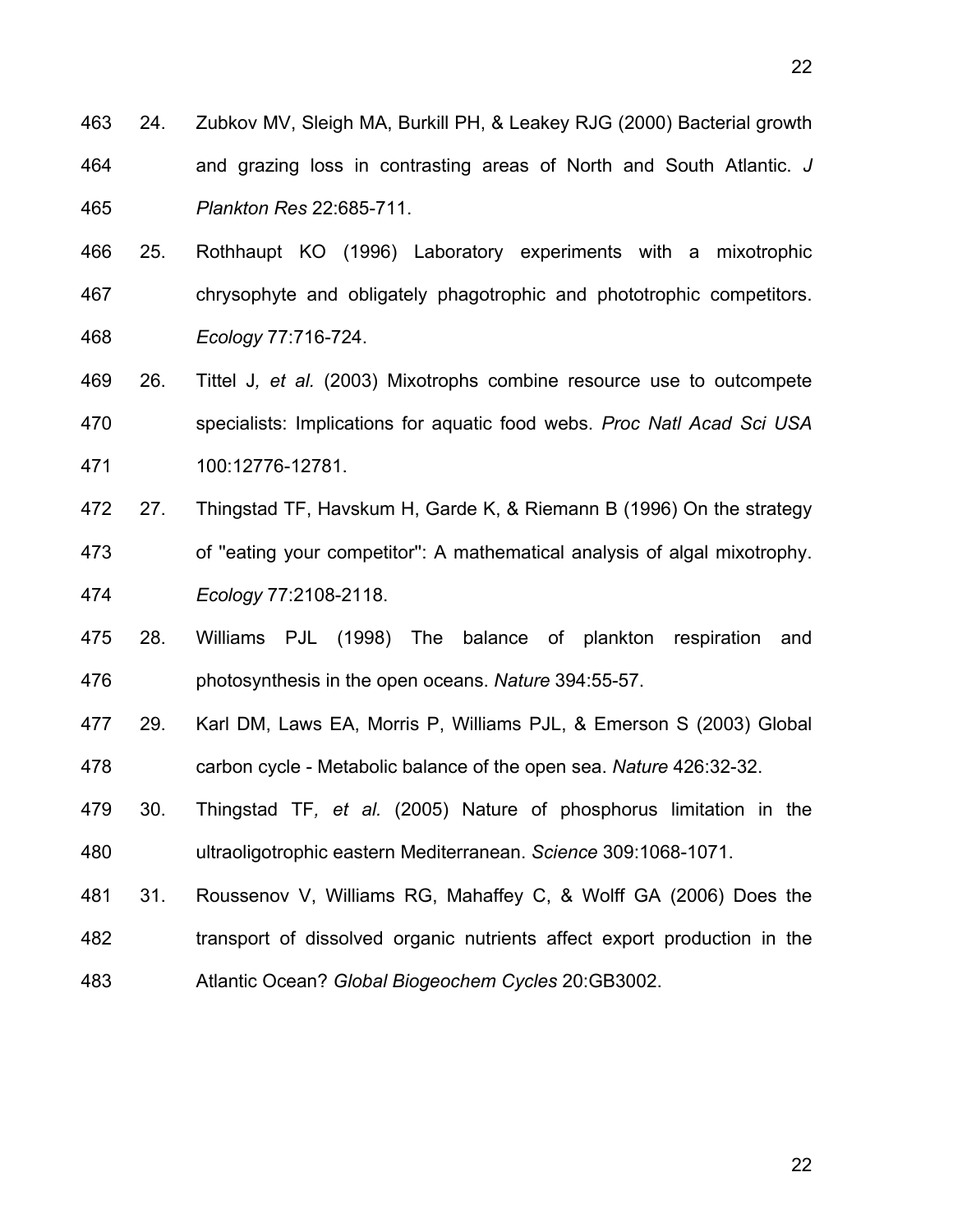- 484 32. Calil PHR, Doney SC, Yumimoto K, Eguchi K, & Takemura T (2011) 485 Episodic upwelling and dust deposition as bloom triggers in low-nutrient, 486 low-chlorophyll regions. *J Geophys Res* 116:16.
- 487 33. Dachs J*, et al.* (2005) High atmosphere-ocean exchange of organic 488 carbon in the NE subtropical Atlantic. *Geophys Res Letts* 32:L21807.
- 489 34. Li WKW, Head EJH, & Harrison WG (2004) Macroecological limits of 490 heterotrophic bacterial abundance in the ocean. *Deep-Sea Res Part I-*491 *Oceanographic Research Papers* 51:1529-1540.
- 492 35. Zubkov MV, Tarran GA, Mary I, & Fuchs BM (2008) Differential microbial 493 uptake of dissolved amino acids and amino sugars in surface waters of 494 the Atlantic Ocean. *J Plankton Res* 30:211-220.
- 495 36. Marie D, Partensky F, Jacquet S, & Vaulot D (1997) Enumeration and cell 496 cycle analysis of natural populations of marine picoplankton by flow 497 cytometry using the nucleic acid stain SYBR Green I. *Appl Environ*  498 *Microbiol* 63:186-193.
- 499 37. Zubkov MV & Burkill PH (2006) Syringe pumped high speed flow 500 cytometry of oceanic phytoplankton. *Cytometry Part A* 69A:1010-1019.
- 501 38. Christian JR & Karl DM (1994) Microbial community structure at the 502 United-States Joint Global Ocean Flux Study Station ALOHA - Inverse 503 methods for estimating biochemical indicator ratios. *J Geophys Res* 504 99:14269-14276.

505

506

507

23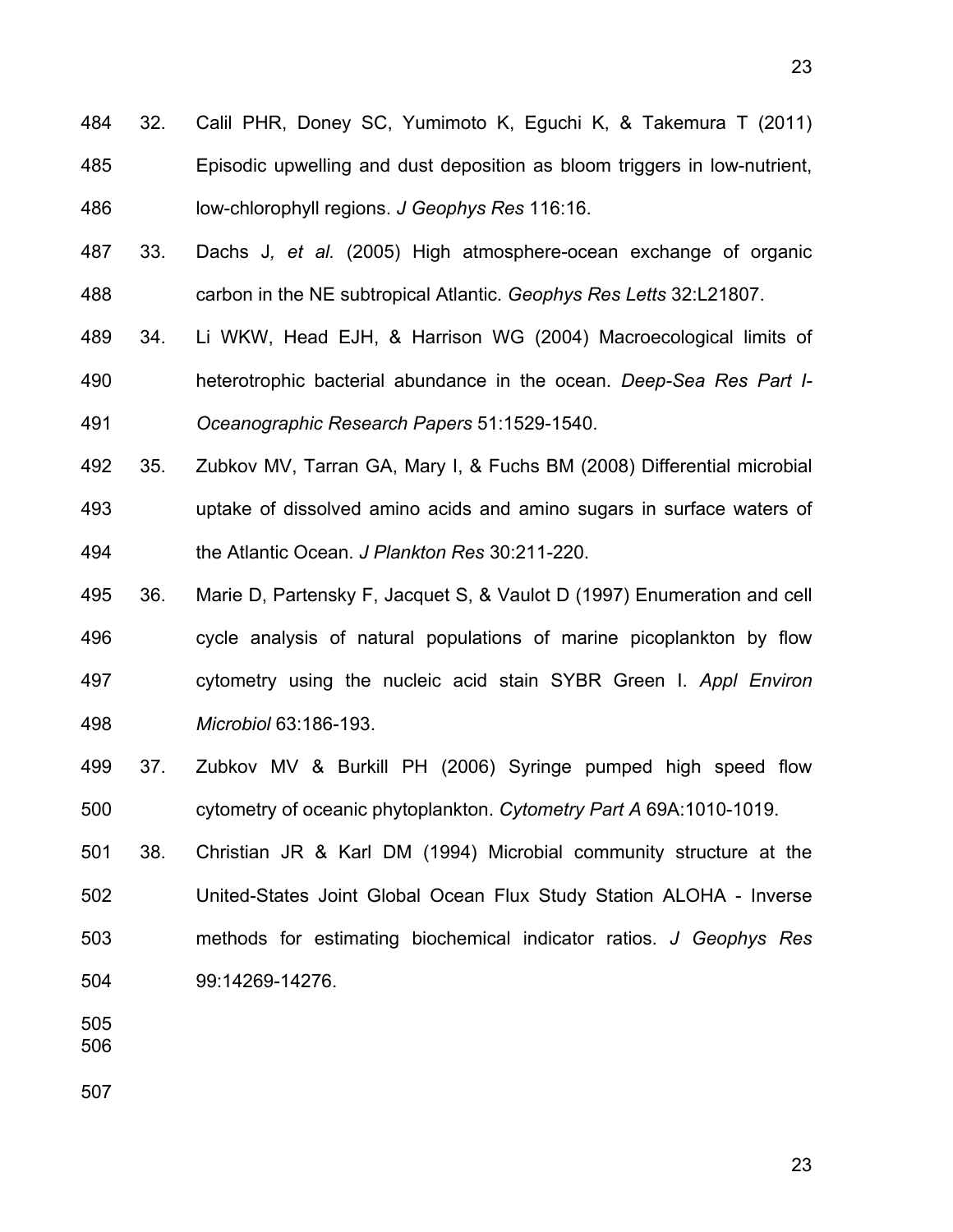508 Figure legends

509 Fig. 1. A schematic map of the Atlantic Ocean showing the area sampled in the 510 2008, 2009 and 2010 cruises (a) with corresponding contour plots of vertical 511 distribution of *Synechococcus* cyanobacteria in 2008 (b), 2009 (c) and 2010 (d). 512 These distributions were used to identify the boundaries of the five oceanic 513 regions: Northern temperate waters (NT), Northern subtropical gyre (NG), 514 equatorial waters (EQ), Southern subtropical gyre (SG) and Southern temperate 515 waters (ST). Short dashed lines (a) indicate these boundaries. Solid lines with 516 dots (a) indicate the ship tracks and sampled stations, respectively. Circles (b, c) 517 indicate sampled depths. The stations sampled in 2007 in North Atlantic 518 temperate waters are also indicated.

519 Fig. 2. A comparison of mean rates of cell bacterivory by the flow-sorted 520 aplastidic (Aplast), large plastidic (Plast-L) and small plastidic (Plast-S) protists in 521 the five regions (see Fig. 1 for details). The numbers next to the region 522 abbreviations indicate the year of sampling, and then the numbers in brackets 523 indicate the number of separate experiments performed in each region. The rates 524 were calculated using  $35S$ -methionine pulse-chase tracing. Error bars show single 525 standard deviations to indicate the variance of rates within regions. The results of 526 an earlier study conducted in 2007 in North Atlantic temperate waters (19) are 527 included for comparison.

528 Fig. 3. A comparison of mean absolute (a) and relative (b) population biomass 529 and mean absolute (c) and relative (d) population bacterivory of aplastidic 530 (Aplast), large plastidic (Plast-L) and small plastidic (Plast-S) protists in the five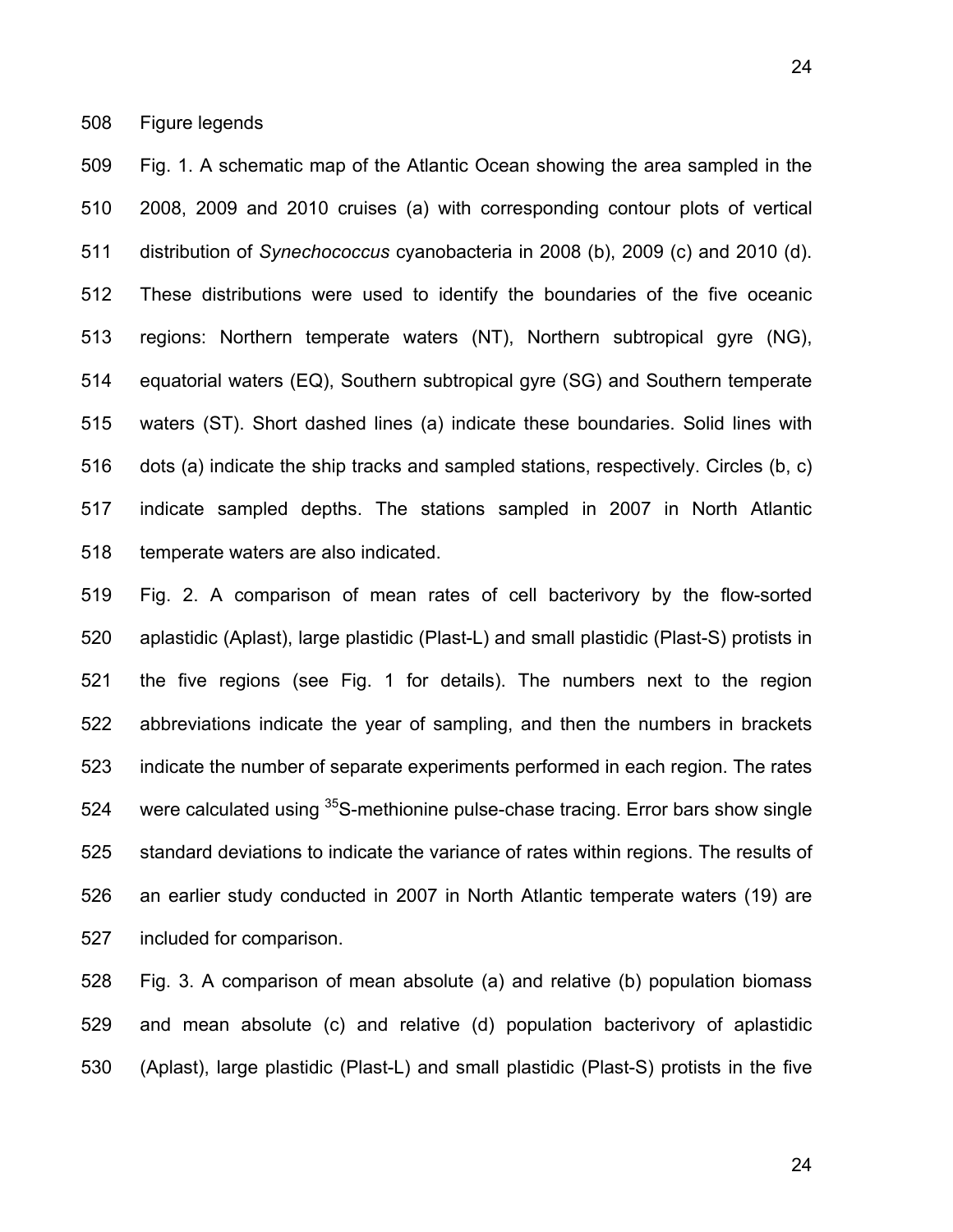531 regions (see Fig. 1 for details). The numbers next to the region abbreviations 532 indicate the year of sampling. The numbers in brackets indicate the number of 533 experiments done in each region. The rates were calculated using  $35S-$ 534 methionine pulse-chase tracing. Error bars show single standard deviations to 535 indicate the variance of biomass and rates within regions.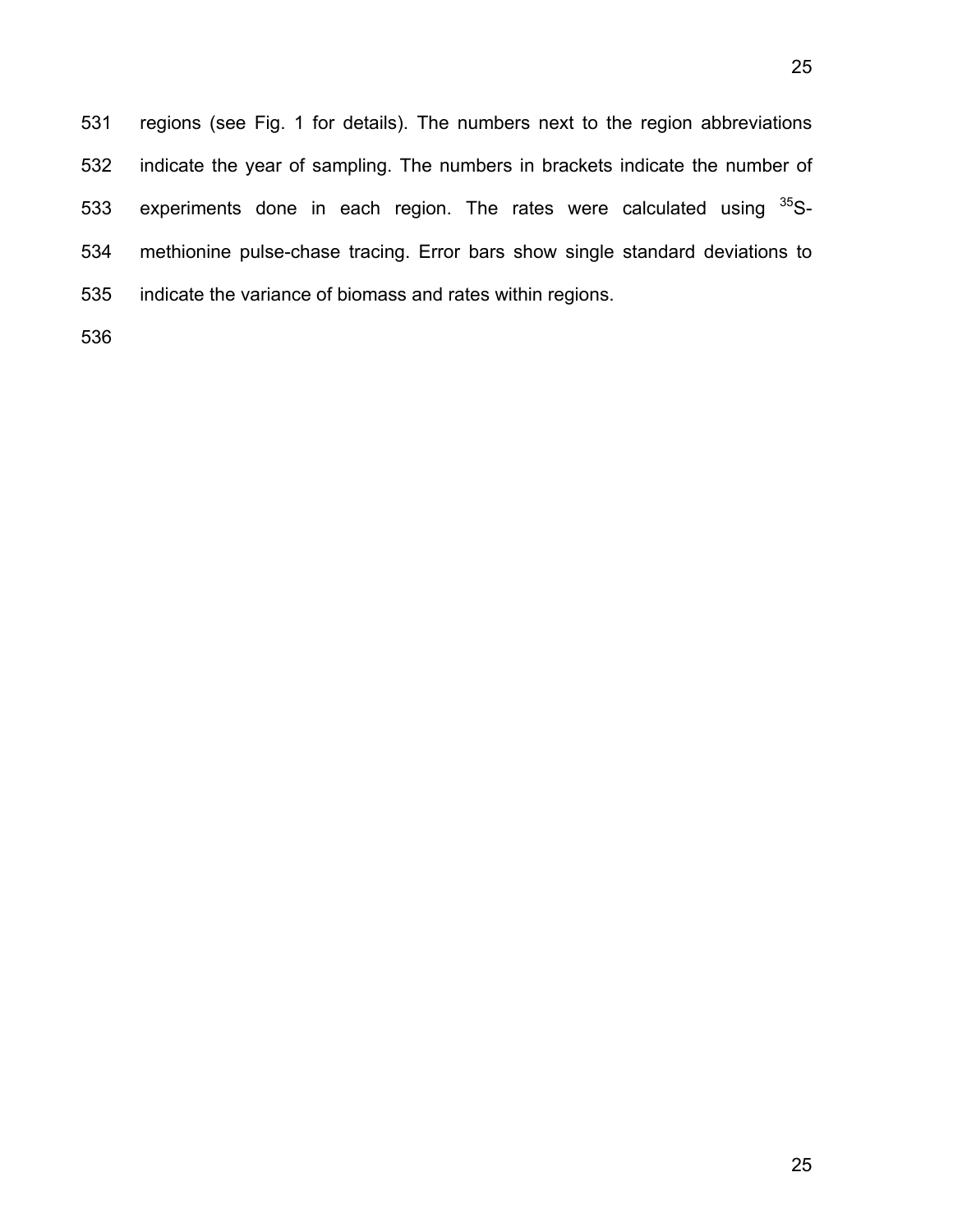

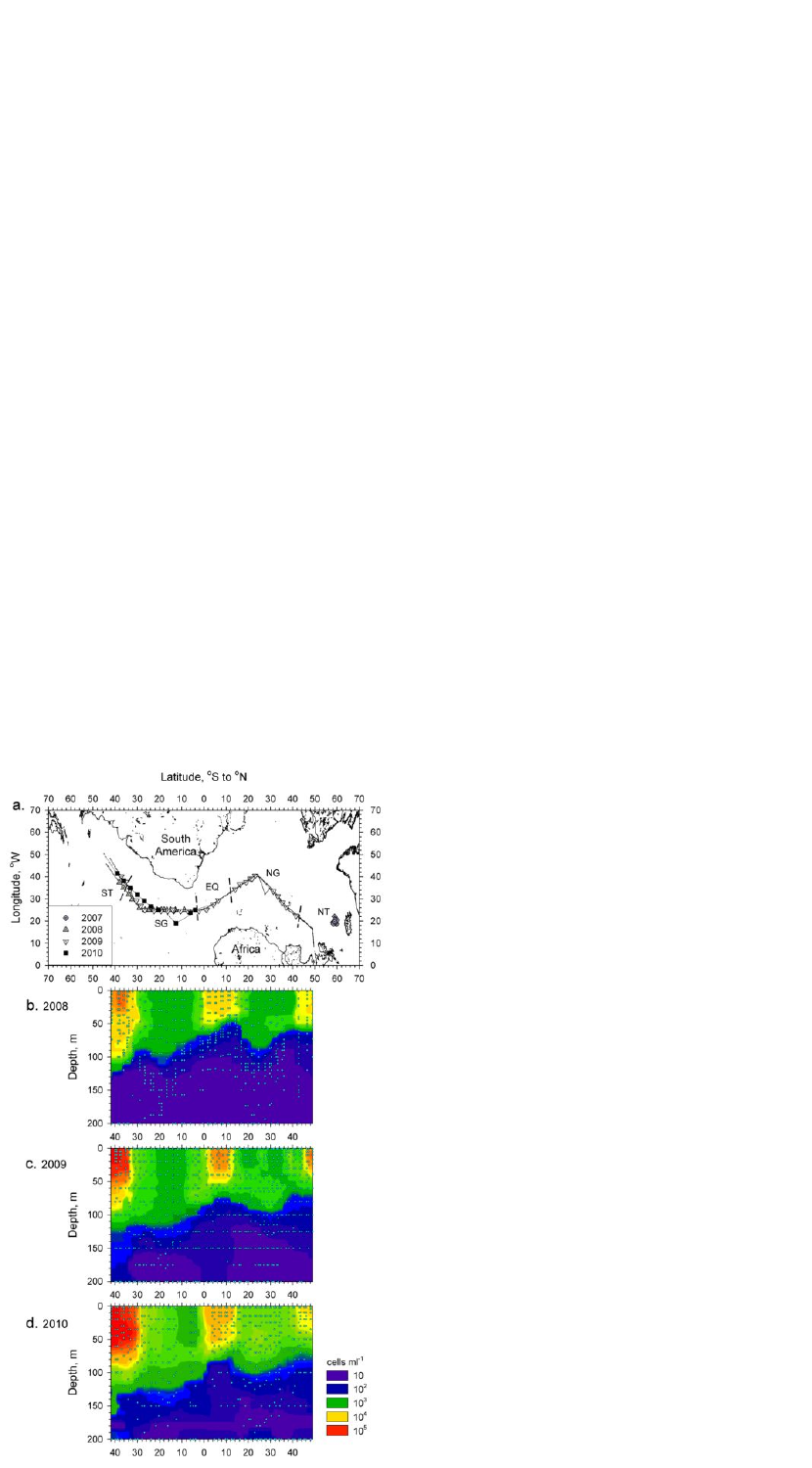

Region & Year